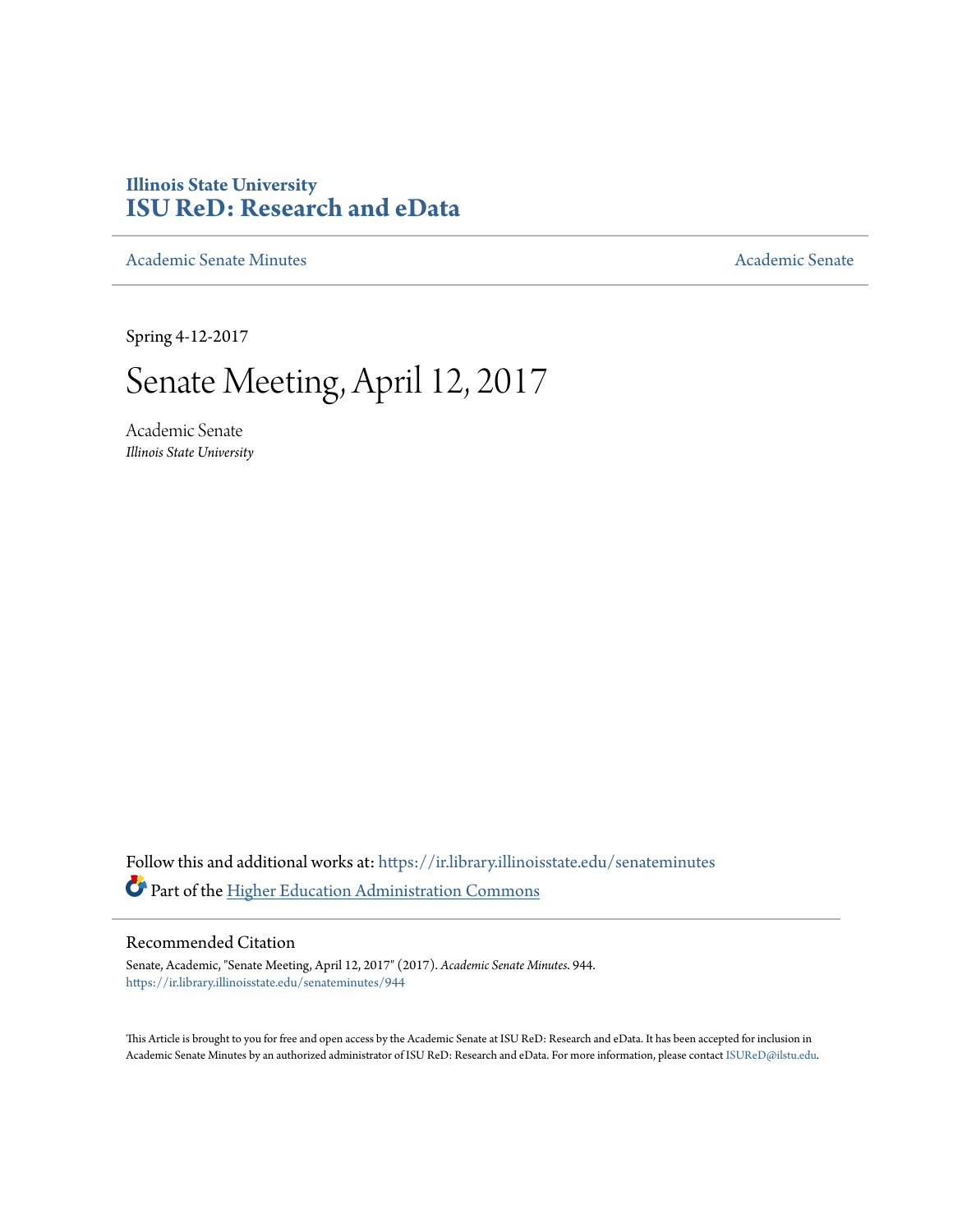### **Academic Senate Minutes Wednesday, April 12, 2017 Approved**

#### *Call to Order*

Chairperson Kalter call the meeting to order.

#### *Roll Call*

Senator Horst called the roll and declared a quorum.

Senator Kalter: All right, we have a quorum. Thanks very much. And we're going to begin this evening with the IBHE Faculty Advisory Committee report, and I believe that Diane Dean is in the room. Why don't you come to the table? All right.

#### *IBHE-FAC Report: Prof. Diane Dean, EAF*

Prof. Dean: Thank you for inviting me. Thank you. I have a lot of pages here, so just pull me off the stage when my time runs out. But thank you for the opportunity to speak with you and provide updates from the IBHE Faculty Advisory Council. I want to focus my comments on three areas.

The first is the matter of faculty representation on IBHE, the second is some of the legislative bills we're tracking that impact our work in higher education, and the third is the ongoing budget impasse. So regarding faculty representation, at the end of the academic year, Illinois public university faculty will have gone for two years without faculty representation on IBHE. As you're aware, for six years SIUC faculty member Alan Karnes held the seat on the board that was designated for a public university faculty member. Dr. Karnes is also SIUC's representative on FAC. And then at the end of the 2014-2015 academic year he retired, vacating that seat. So FAC, we made recommendations to IBHE and the governor for filling that vacancy with another FAC member, but instead Governor Rauner appointed John Bambanek to the position. Mr. Bambanek's appointment has not yet been formally approved by General Assembly, but for two years he has fully functioned as a board member. And for the past two years, FAC has led an ongoing opposition to that appointment. Our view is that he is not an appropriate person to represent us on IBHE because he's an adjunct instructor at UIUC who lacks a graduate degree, has never held a full-time tenure-track position, has never held responsibilities for academic matters, such as admissions or curriculum development and the like, and he would not be qualified for either a full-time tenure-track position in Illinois public universities or eligible to represent full-time faculty on any of our Academic Senates. So our efforts led to Senate Bill 440, which seeks to amend the membership types on IBHE as well as who appoints those individuals to serve and, specifically, the bill would increase the number of designated faculty seats from one to two, which aligns with the two student members that are currently designated in statute to serve on that board, and it would shift responsibility for the selection process to the FAC and away from the governor, which also aligns with the selection process for student representatives, which is currently under the responsibility of Student Advisory Council. So this bill was scheduled for hearing in March. We did have a notification of some last minute attempt to file witness statements and the like. I did a brief outreach about that, but it was quickly canceled when we received notice that the bill was removed for revision and would reappear at a later time. It's still in committee. The governor's office is opposed to the bill, and when we spoke about it at the March IBHE meeting, Board Chair Tom Cross publicly expressed his opposition to our proposal, or to this bill, based on his concerns against increasing the size of the board. So with the board chair expressing opposition, the prospects for the bill are dim, but Senator Pat McGuire is working with the governor's office on a potential compromise, so he is being our champion on that effort.

So some of the other bills we're tracking include those concerning programs, college admissions, college credits, financial aid, and then of course budgets and appropriations, and I'll run through these for you. I'll start with programs. Senate Bill 888 would allow community colleges to propose establishing new academic programs for bachelor degrees in nursing for approval by ICCB and the IBHE. IBHE, we oppose this bill. We're concerned that it establishes a new mission for community colleges by expanding them into awarding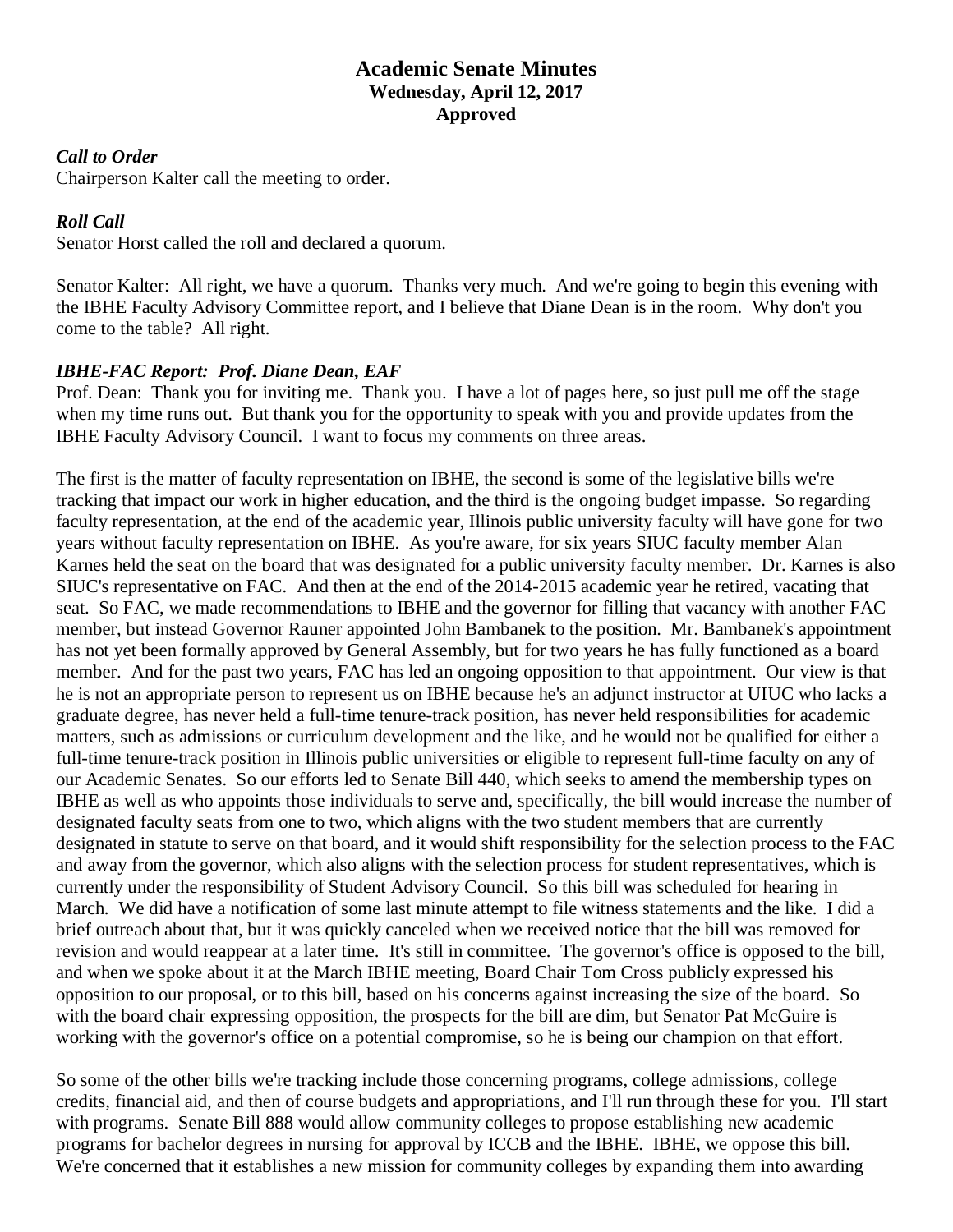baccalaureate level college degrees, but, furthermore, over 40 public and private Illinois four-year colleges and universities, already offer baccalaureates in nursing, and there are limitations for student placement in the necessary clinicals and field work, and adding community colleges as new providers would compete with existing programs for those placements.

Concerning admissions, Public University Uniform Admission Act, House Bill 230, would require each public university in the state to admit first-time freshman applicants who graduate with a grade point average in the top 10% of their high school graduation class from an Illinois high school or a high school operated by the Department of Defense, and provided that the applicant successfully completes minimum college preparatory requirements for admission or satisfied ACT college readiness benchmarks or earned an SAT score of at least 1500. With the exception, UIUC is not required to offer admission to applicants when it exceeds 75% of their enrollment capacity for first-time resident undergraduates. So basically the parameters of that bill look a lot like Texas top 10% plan if you're familiar with that, and it encompasses many of the students that many of our public universities would likely admit anyway, but IBHE we oppose this bill because universities, we use a holistic approach to admissions that takes way more into account than just class rank or test scores, and we're concerned that the bill shifts responsibility for admissions away from institutions and to the legislature, so we oppose that.

Another one, the Underrepresented Groups in Academia Task Force, that's House Joint Resolution #2. It would create a task force in IBHE that would examine strategies for how to grow underrepresented groups in our institutions of higher ed, and also to ascertain viability of increasing the number of lab schools in the state and creating state owned and operated trade schools. We've not yet taken a position on this legislation. We're watching it unfold. It has passed in the House and it's in the Senate.

In the area of college credits, academic credit for military learning. I had spoken with you previously about the Military Prior Learning Task Force that's unfolding in the state. There are an array of bills related to that. Senate Bill 736, House Bills 3694 and 3701. They would all require all public and private colleges and universities and community colleges to adopt and submit policies regarding the awarding of academic credit for military training that's applicable to student certificate or degree. So we would have to provide procedures for evaluating courses and awarding credit, and we would have to send those policies annually to IBHE for their review, and IBHE would be required to collect data on student veteran enrollments and outcomes, and IBHE, we've been supportive of this initiative.

Building upon that relatedly, there is a Credit For Prior Learning Act, Senate Bill 1865 and House Bill 2404. They would require each public university to submit to IBHE and then community colleges to submit to ICCB our policies and procedures for students earning credit for prior learning. ICCB proposed the initiative. The IBHE is supportive. On the FAC, however, we are concerned about shifting authority away from the approval of prior learning credit policies, shifting that away from individual campuses and to the state agency. So we've been supportive and on board with regarding the military prior learning, but when we start opening it up to all forms of prior learning being controlled by state agencies, that raises red flags for us and concerns.

In the area of financial aid, Access to Financial Assistance for Undocumented Students -- that's House Bill 2394 -- that would allow undocumented students at public universities to apply or receive consideration for any type of student aid with benefit that's funded or administered by the state, a state agency, or public institutions or the university, and this includes scholarships and grants, awards, stipends, room and board, tuition waivers, or any other kind of financial or in-kind assistance, but it excludes the Monetary Award Program grants for reasons which have not been made very clear to me, and IBHE supports this bill.

Tuition Waivers, House Bill 279. That would reinstate the General Assembly Scholarship Program. That was eliminated in 2012. The program would allow each Assembly member to nominate four district residents each year to get a one-year tuition and fee waiver at a public university and to nominate two district residents per year to receive a four-year waiver.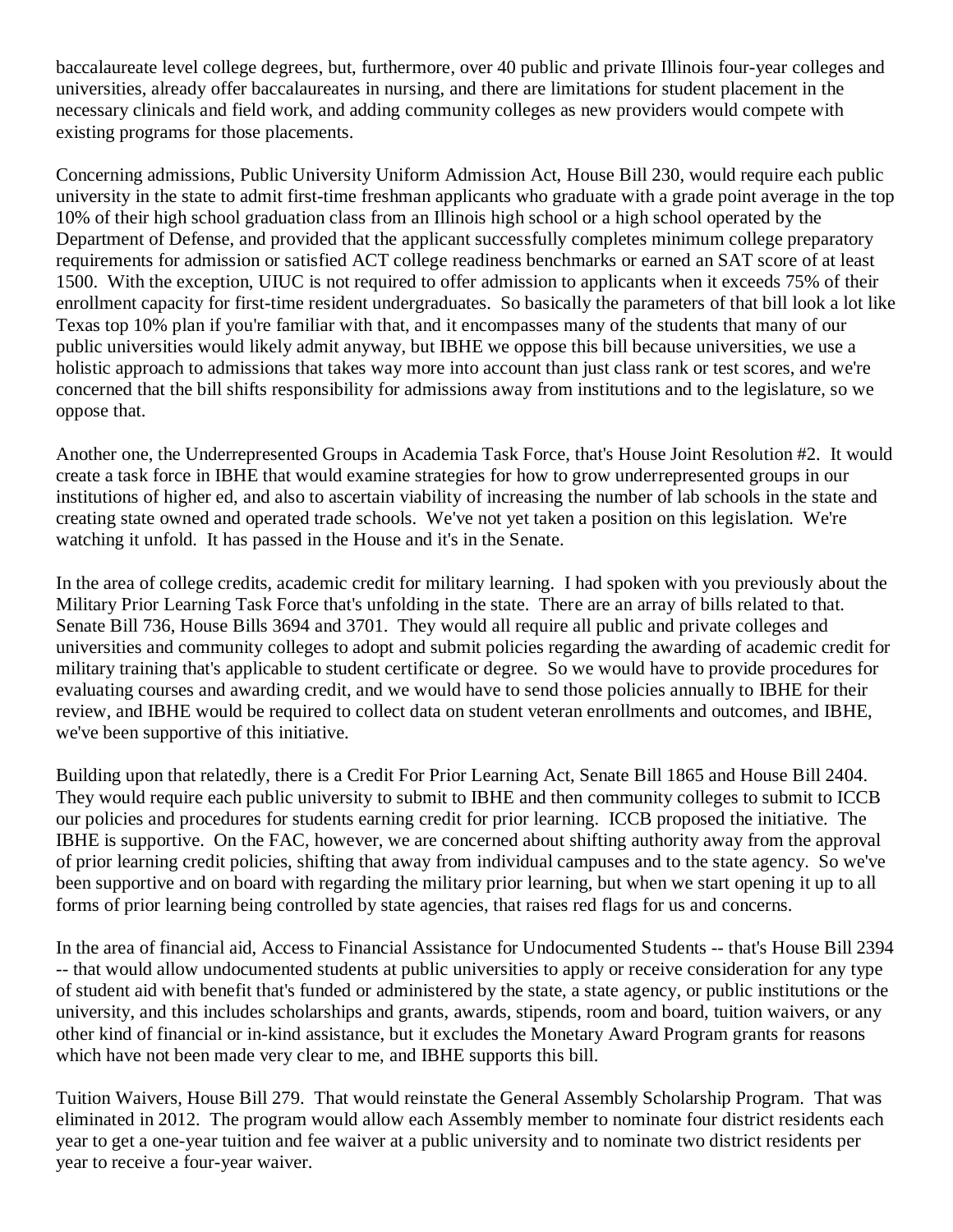And there's a similar bill, House Bill 2864, that would create eight legislative scholarships per district. So IBHE, and we oppose both bills because of a lack of stable funding in the state's public universities. And you're going to love this next one. Okay, if you didn't love that, wait for it. Okay.

Tuition Reduction Act, House Bill 3447, would require each public university to reimburse its full-time resident undergraduate students a portion of tuition charged in the next academic year, 2017-2018, according to the following formula. So you calculate the difference, if any, between the current 2017 aggregate unrestricted appropriations, which I frankly don't know what that means. We haven't really received any appropriations, but calculate the difference between 2017 and the 2015 aggregate unrestricted appropriations. So calculate that difference. Divide it by the number of students enrolled the previous academic year, so that's last year, and then 50% of that resulting amount would equal the per pupil reimbursement, and the reimbursement would be in the form of a grant applied directly into the student's financial aid account. So IBHE, we're opposed to this bill also given the lack of stable funding for public higher education. We're watching it unfold. I won't editorialize on that in the interest of time, but ask me out for coffee sometime and I'll editorialize your ear off.

So in the areas of budget and appropriations, University of Illinois' Investment Performance and Accountability initiative, this is called IPAC, Senate Bill 222 and House Bill 2996. These are initiatives of U of I that would, in quoting it from their initiative, would provide predictable funding for university operations over the next five years in exchange for tangible performance goals that support students and serve the state need, serve the needs of the state. So IBHE is supportive of the idea of stable funding obviously associated with performance goals, and they've been neutral to this IPAC initiative, but FAC members, we are concerned about the precedent that would be set as this moves forward, because what does it mean when one institution in the system is able to secure its funding through some periphery legislation while the rest of us still suffer the impasse. So what does that mean that we now have an alternate way to get your appropriation or what would it mean if we lost the U of I's voice that's standing with us against the impasse that we currently all, from which we currently all suffer. And would the U of I's proposal become a performance model that the rest of us would be expected to follow, although we had no input into its development. So essentially U of I is potentially opening the door to expanded performance in the funding legislation without any appropriate input or consideration of the other public institutions.

And then, of course, regarding the budget impasse, our attention remains focused on passage of a budget and appropriations from higher ed. Our updates that we receive monthly from IBHE staffers, they never offer any hope of a forthcoming solution, and it's almost as though this has become the new normal for Illinois public higher education. In our individual caucus meetings, FAC members, we continue to discuss the impact of this budget impasse, such as staffing reductions and freezes, program cuts, and the ripple effect that these have on all of the remaining programs. And most of the institutions that attend FAC report having run through or nearly run through their reserves. And I think you've probably all seen recently in the news about reports of Northeastern Illinois University's furloughs over spring break and additional days of furloughs and class cancellations that they've had to take. Legislators sometimes visit us at our meetings, and those who have, such as Chris Welch, they report that if it were up to them we would have a budget already, and FAC members are questioning what more, if anything, we might be able to do to increase the attention and pressure on restoring functionality of higher ed budgets and allocations, and Representative Welch suggested that we continue writing and calling and putting our concerns in front of legislators. So, to that end, FAC is preparing a position statement, which is entitled Regarding Faculty Layoffs and Program Elimination in Response to Fiscal Uncertainty. It's a lengthy title. We're going to be finalizing that at our meeting this Friday, and the purpose of this statement is to basically summarize our consensus views on the importance of academic breadth and to express the difficulties that we all suffer and the concerns that we suffer with the lack of forthcoming appropriations, and to basically express that we do not approve of budget cuts or furloughs or program elimination in response to what's going on in the state. It all seems very obvious, it's all things we've talked about, but we'd be putting it into a formal position statement, and just to highlight the role of the university as well in the local economic context and stress the importance of maintaining programs and faculty, even when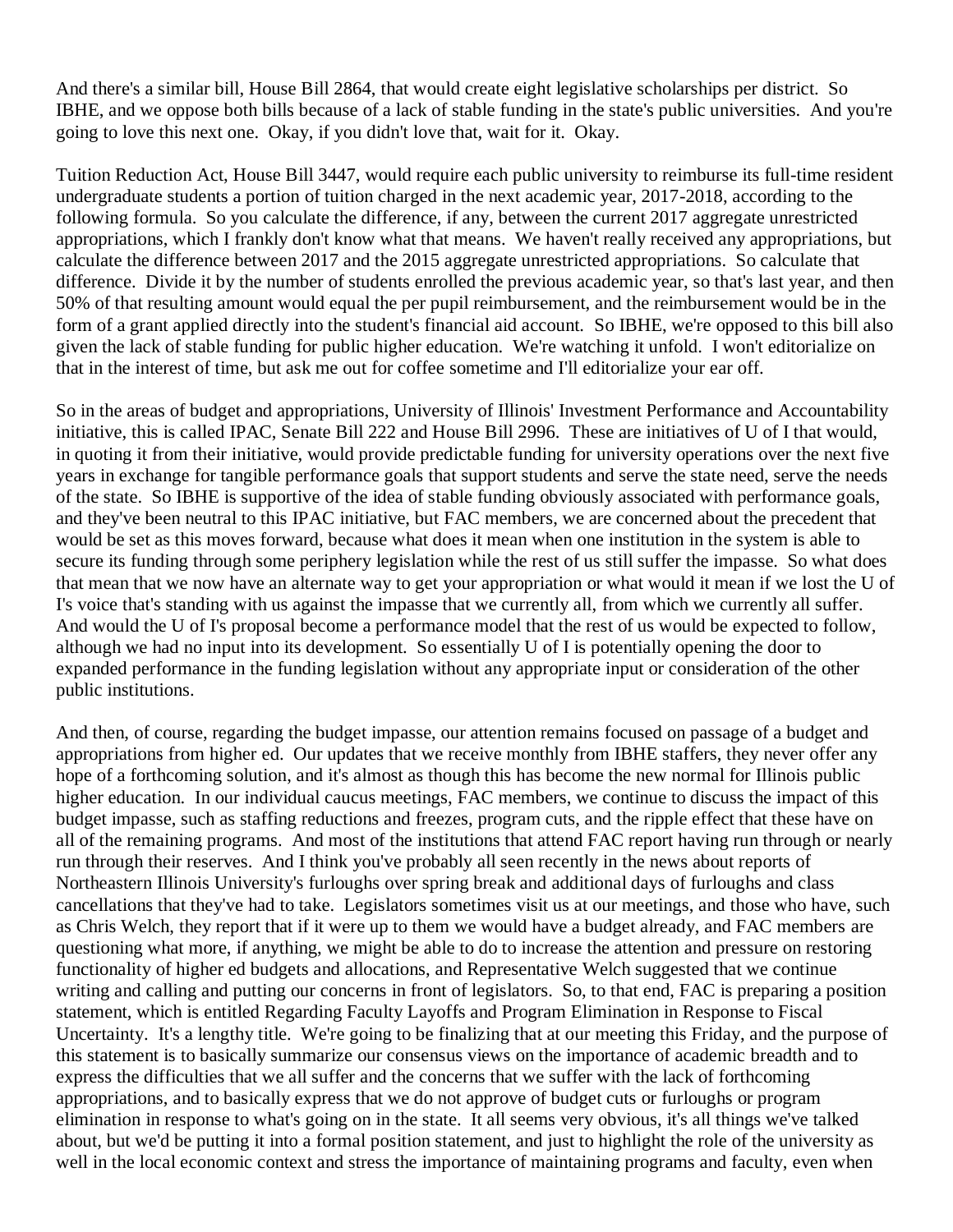facing fiscal stress. So, basically, this is an opposition statement to layoffs and program elimination, and we haven't reached consensus on the tone or the wording, because our current version, some of our FAC members regard it as too weak, that we should be making a stronger statement than we are. We'll be working on that this Friday, and I did bring favors; not enough for everyone, so if you want one and you don't get one, I'll see if I can get some more. A nice thing for your office doors saying Higher Ed, No Future Without Funding. There is not nearly enough, but if you don't get one and you want one, just email me and I'll see if I can wrangle up some more for you.

Senator Kalter: Thank you, Professor Dean. Does anybody have any questions for Professor Dean?

Prof. Dean: You know you want to have coffee with me to hear me editorialize on these things, so email me, email me and we can talk.

Senator Kalter: drdean, is that right?

Prof. Dean: Yes.

Senator Kalter: Thanks very much.

Diane Dean: Thank you.

#### *Chairperson's Remarks*

Senator Kalter: All right. We move on to chairperson's remarks. I just have a couple. I just want to welcome Dan Stephens, who is our new Vice President for Finance and Planning. We're very happy to have you here, and we're looking forward to working with you. And it says on the agenda, by the way, that Greg Alt was going to be here. He, unfortunately, fell ill, so he will not be here. I just want to also give a thanks to Dr. Dietz for your work this week and in recent days trying to encourage the legislature and the governor to give us either a stopgap or a real budget, you know a genuine budget that will fund and save higher education and student grants, so thanks for that. Anybody have any questions about those two things?

#### *Student Body President's Remarks*

Senator Walsh: Welcome, Vice President Stephens. Congratulations on your position. I look forward to working with you as well. Last Wednesday was our statewide lobby day through IBHE-SAC. A number of our students went down to the capitol building. They actually met with some pretty notable elected officials, including Speaker Michael Madigan, as well as Secretary of Education Beth Purvis who, in fact, called us ISUs, or said that ISU was Illinois' second flagship institution. So hopefully they see us as a worthy investment. Today I was up in Chicago for an ISAC meeting, the Illinois Student Assistance Commission. I learned that many of the programs which they have are very much unfunded and have been for a number of years. I'll continue to meet with them through the end of June. And then I believe on the 19th, which is next Wednesday, at 6:30 in Capen Auditorium, Student Government will be sponsoring with the Criminal Justice department, will bring a speaker named James Duane to talk about Fifth and Sixth Amendment rights. This is also "It's On Us" week this week, which is an initiative between Student Government Association as well as Health and Wellness where we are working to combat sexual assaults on campus and raise awareness for it as well. Tomorrow night at 7 p.m. in Schroeder 130, I will be bringing the speaker Brittany Piper to campus to talk about sexual assault.

#### *Administrators' Remarks*

#### • *President Larry Dietz*

President Dietz: I too want to welcome Dan Stephens to Academic Senate. He's been here for a little while. He didn't know, we anticipated Greg, Senator Alt would be here tonight as well, so I'm not anticipating Dan to make a major report here tonight, but maybe give us some general impressions in his brief time here, but glad to have you on board. Also, I'd be remiss if I didn't say a big thank you to Senator Alt. We've done, talked about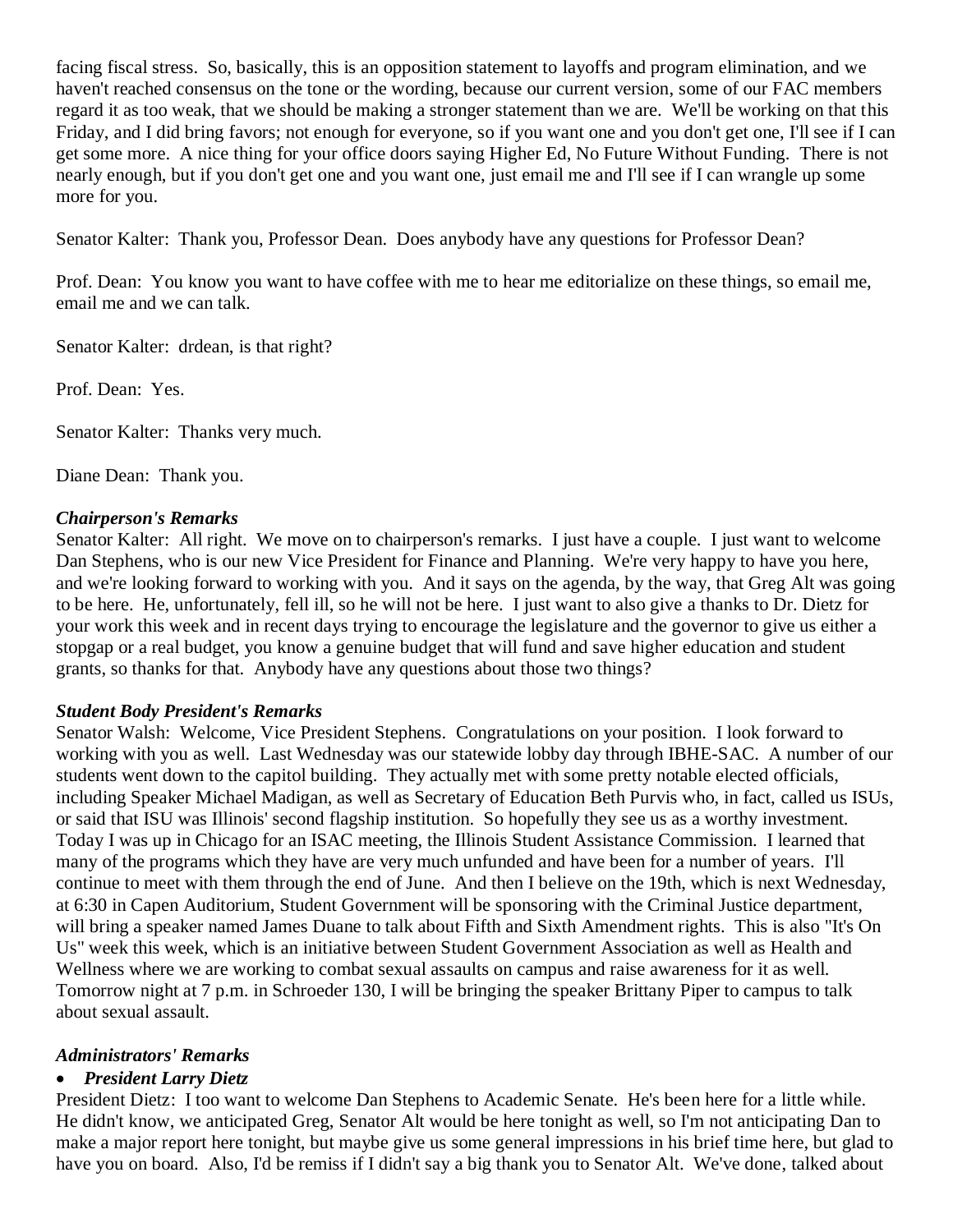this, I think, the last meeting, but he's really had a terrific career here, and particularly in the last few years of this budget impasse has really been the "Steady Eddie" of sorts in that office, and I really appreciate his good work and will miss him professionally and personally.

Tomorrow I have the appropriation hearings in Springfield. It's a little bit of a misnomer. They're really the non-appropriation hearings we're having tomorrow, but nevertheless, we get to tell our story. And, despite the state, we have a fantastic story to tell. So I'll be sharing some challenges that we have with the group tomorrow, and one of the appropriation slides that I will be taking with me, not to belabor the point that Dr. Dean has mentioned very well in terms of tracing the bills, we're tracing these as well. We have a Director of State Relations Jonathan Lackland that many of you know who's down there all the time, but, nevertheless, here's a little just kind of a highlight of our lack of appropriations and lack of funding. So I took a quick look back at 15 years ago. In 2002, this university received over 92 million dollars in state appropriations. That does not include any MAP money, just state appropriations. Five years later, in 2007, the 92 million went down to 81 million. Five years later, the 81 million in 2012 went down to 78 million. Five years after that, in 2017, we're sitting here with 38 million. That's 46% change from FY15, which is the last time that we had a budget. In FY16, our budget this past year went down 71% where we had only a \$20,934,000 stopgap. So we've basically lost somewhere in the neighborhood over the last two years, and if we don't get a budget for the rest of this year, or appropriation for the rest of this year, we will have lost 80 million dollars out of roughly a 420 million dollar budget in two years. So it's pretty dramatic decreases. I'll be making those points tomorrow and really do appreciate the good work of the students going down for lobby day. They do a terrific job and I always hear good things after they come back, so thanks for your good work.

Dr. Dean, thanks for your report tonight and also you're following all of these bills. There is one bill right now that has certainly got support in the House and that's House Bill 190, which would create another stopgap fund, and that amount would bring us up to about 66% of our FY15 budget, and that's true of most of the institutions. There are a few exceptions to that. Some of the institutions got a \$17 million split between three institutions and \$17 million emergency fund, and those that got that, there are some of those that are up in the 85-90% of their budget, but all the rest of us are sitting at 66% if we ended up getting this what they're calling stopgap 3 or the lifeline budget, so we'll see how that works. I've already been told that some people in the Senate have suggested that that will not be supported in the Senate, and it's also been suggested that the Governor would not support that. I have been told that there's work going on in the Senate for a better plan, and I said well, until we see a better plan, I'm going to support 190, which would at least give us something. And so if a better plan comes up, we can shift support to the better plan, but until that time, this is the only game in town and we plan to support that.

I had a Board of Trustees meeting last Saturday that went well. I gave them updates on a lot of activity that we've been involved with lately. Also had a discussion about the recommendation I plan to make in May about no increase in tuition, fees and room and board for this next year. The reason we think that we're going to be able to do that and hold the line okay on all this budget uncertainty is that we've had three terrific years in terms of student enrollment, and I am not going to at all guarantee or even suggest that we can do this beyond one year, but I think one year might be worthwhile doing, and the Board will vote on that formally in May, but they seemed supportive of that measure.

On Sunday, I had a meeting in St. Louis of the Missouri Valley Conference commissioner and the other institutions that are members of the Missouri Valley, and the topic was the exit of Wichita State from Missouri Valley and what are the plans for the future. I don't wish to be coy about this, but I'm not going to speculate as to who is being looked at right now. I will say that if you have specific questions, the commissioner of Missouri Valley is Doug Elgin. He's been at the conference for a long period of time, and we directed the press to him. I will say that I was interviewed earlier this week about their exit and what our plan would be, and I said well, the Missouri Valley Conference, particularly the men's basketball, has had a long and distinguished history of 120 years, and one basketball team and one university does not make that history and tradition. We have a bright future, and I'm sure we'll figure out a way to bring in quality universities and quality athletic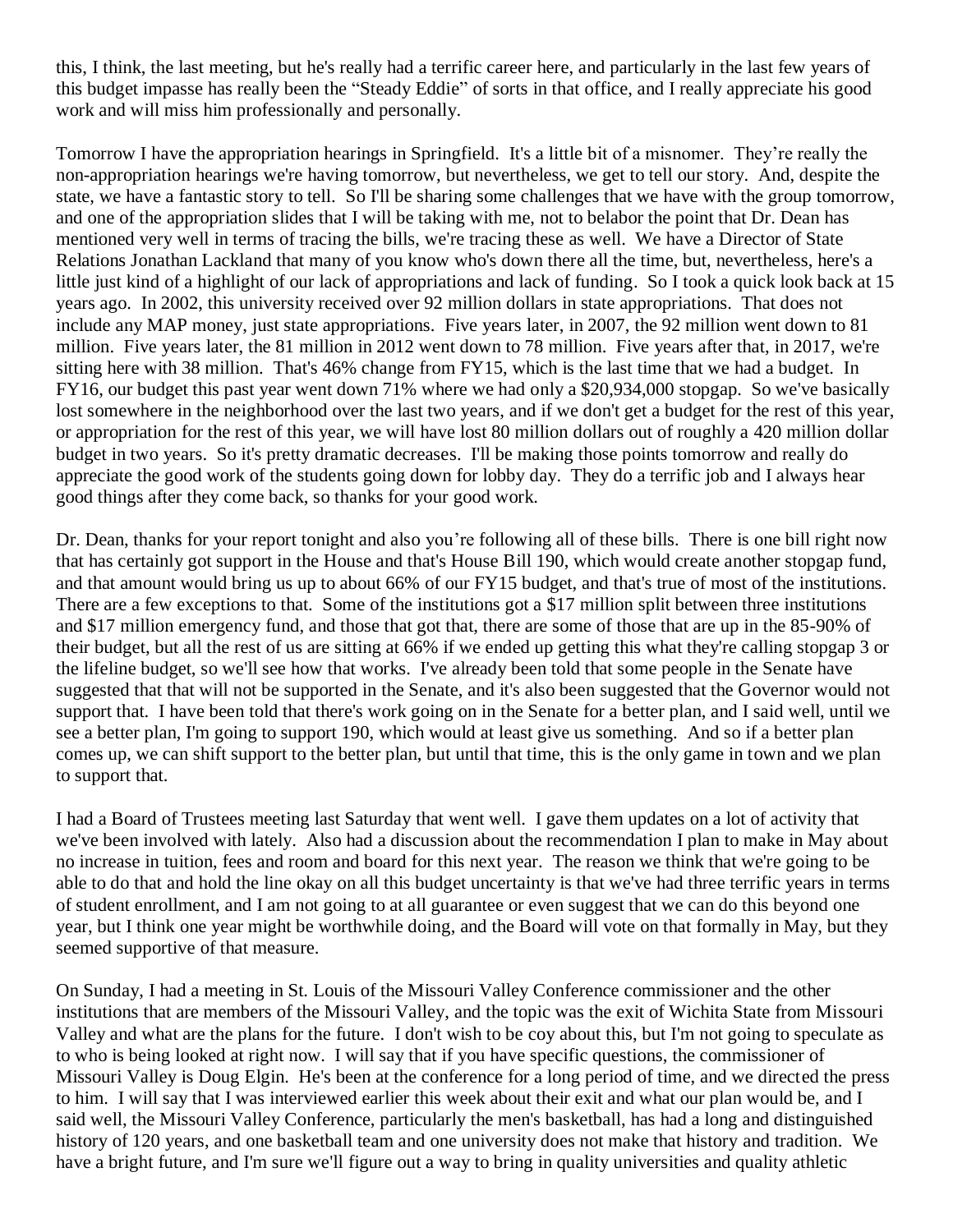programs and student athletes and whomever happens to be invited into the Valley. So, with that, I'll yield to questions if you have any.

Senator Gizzi: Senator Dietz, I didn't hear it fully. You said in FY16 it was 20.9 million was the stopgap and that was a what percent reduction? Or what percent of the budget did you receive?

Senator Dietz: The reduction was 71%. We essentially received 29% of FY15.

Senator Gizzi: And on WGLT today you said that if there's no stopgap it would be 80 million in the last two years of funding that's lost since the last? And that's using that 38 million from 2015?

Senator Dietz: Right.

Senator Gizzi: And just double it? Okay. Thank you. I just was trying to get the whole...

Senator Dietz: Rounded it off a little bit, but that's…

Senator Gizzi: No, no, I got it. It was a good piece...

Senator Dietz: That's the gist.

Senator Gizzi: …and I was driving and I couldn't take notes while I was driving.

Senator Dietz: Good. I'm glad.

Senator Kalter: Thank you for that.

Senator Dietz: Thank you.

#### • *Interim Provost Jan Murphy*

Provost Murphy: Good evening. Maybe start with an enrollment update. In terms of first time in college students, freshmen, admissions are down about 4% going into fall, which translates to about 376 students. Enrollment deposits are down 6%, which translates to 146 students. And housing registrations are down a bit. However, Preview registrations are up quite a bit going into the summer, so we're hoping that that means that we'll close that enrollment gap. Jana still has a smile on her face, our enrollment manager, and is feeling like we're going to get there. Diversity applications and admissions are up also. In terms of transfer students, the news is a little bit bleak. Applications are down 8% and admissions are down 9%, but, again, what we're finding is transfer students do apply and admit later each year. It's a little bit harder for departments to accommodate that, I don't underestimate that, but it is a trend that all institutions are seeing that admissions transfer students are just applying and being admitted a little bit later, so we'll keep working on that. Fall graduate admissions are down about 65 students, so we will keep working on those numbers and do our best.

A thank you to Amy Hurd and all of the Graduate School staff for an outstanding Research Symposium, and a thank you to all of the faculty who work so closely with our undergraduate and graduate students on putting together, just working on all those amazing research projects and then presenting those at the Research Symposium. I always think that's a really amazing event.

Thank you to all who attended the budget presentations in Academic Affairs two weeks ago. We are now beginning all of our meetings with the various colleges over the next three weeks to go through all of the requests, so one thing that's probably of most interest to this group is that we do anticipate being able to approve, and I'm going to have Alan shut his ears for a minute, but we do anticipate being able to approve somewhere between 40-50 faculty searches, and that depends on the number of resignations and retirements,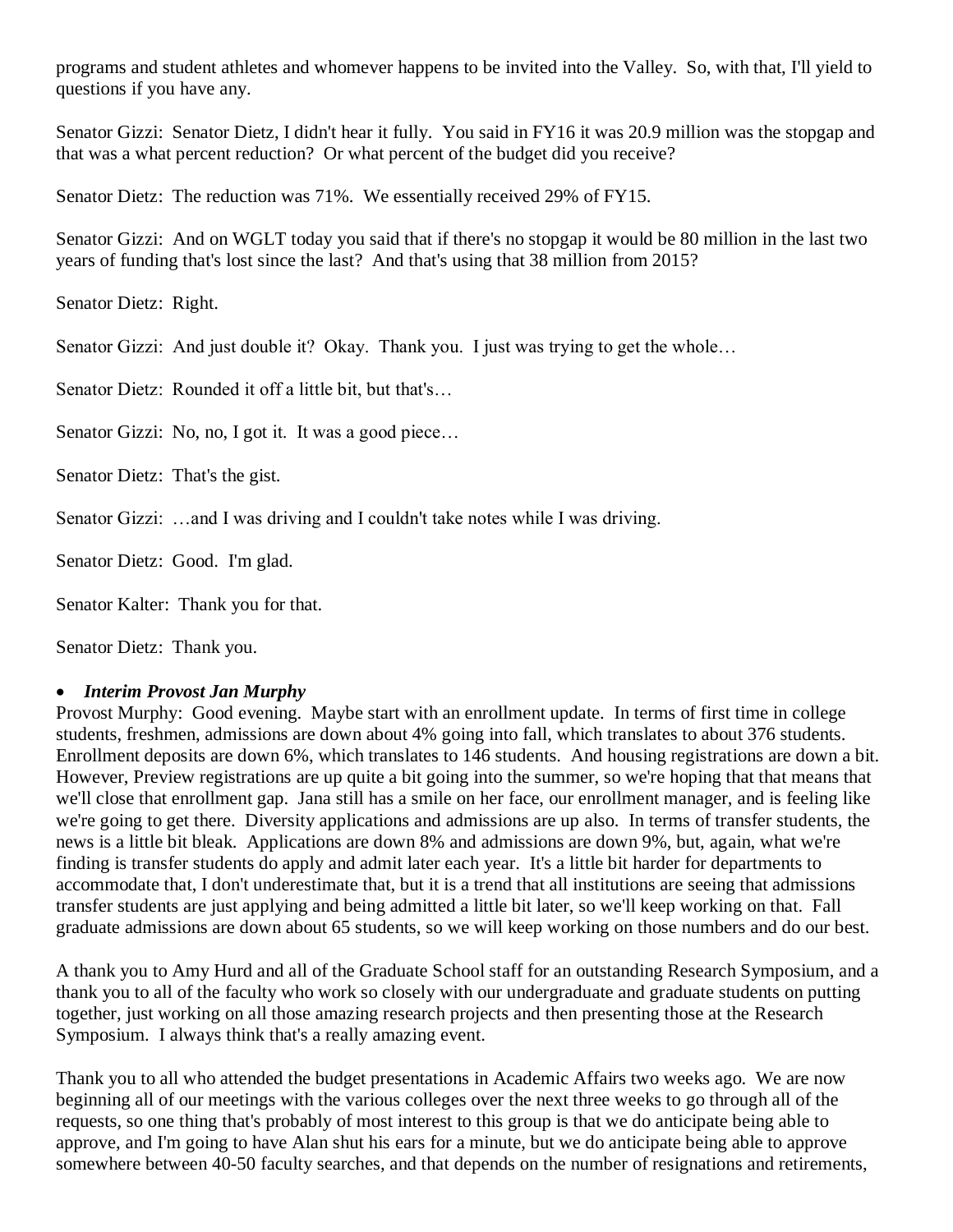and those are still coming in and so that's always kind of a working number for us as we try to determine how many searches we can actually approve. So we continue to have strong numbers in terms of faculty. That's the good news coming out of a tough budget cycle. We also should be able to fund some Provost Enhancement Requests this year. We've not done that the past couple of years, so I think all of the colleges are excited about the idea that we're able to fund Provost Enhancement Requests again this year.

The last thing, Jonathan Rosenthal and I just met with Academic Affairs Committee to discuss study abroad policies relative to bringing family members and other guests on study abroad course tours. So early last week we had a couple of really significant issues or situations that demonstrated to us that we have some pretty big gaps in information, and in one case some kind of gap in financial control. So Jonathan and I took a first stab at a policy that was pretty overreaching. It was too broad. We apologize for the aggravation. It was too restrictive and we catch that. We knew that. I mean, it didn't take more than a couple of emails for us to realize that that we had kind of had a knee jerk reaction. So we do need a policy that allows us to at least know if family members are on study tours with our faculty. We need to know that we have appropriate emergency information and appropriate emergency insurance for all of our study abroad participants, including family members or other guests, and that funding is handled appropriately. So we're working with Academic Affairs and we'll make sure that we work through the next upcoming year to get a policy that works for us, but I'm glad to answer any questions at all about that or anything that I've talked about.

Senator Horst: Do you have any sense if the number of retirements is increasing for faculty?

Provost Murphy: I'm going to look over to Alan.

Associate Vice President Lacy: Thus far we've got 41 at this point it will be, that will hit the budget in the next fiscal year. We still have a lot to go, so I'll say yes, it is just the second or third year. It's a little too quick to call it a trend, but it does feel like we're getting, particularly, more resignations.

Senator Kalter: I'm just going to repeat that in case it didn't get on the record. Alan said that there were 41 either retirements or resignations and that it's hard to say whether it's a trend, but it seems like we're getting more in particular of resignations. Is that accurate? All right. Any other questions for Senator Murphy? I just wanted to say I appreciate your and Dr. Rosenthal's working with that policy and with the complaints that came in.

Provost Murphy: I'm a work in progress really. I'm new. No. Can I pull the new card, I'm new, but we'll get it right one of these days. Thank you and thanks for everybody's patience on that and for the input. We need that kind of input. That's important to us, so thank you.

#### • *Vice President of Student Affairs Levester Johnson*

Senator Johnson: All right. Good evening, everyone. I also want to send thanks to my new partner in crime here, Senator Stephens, and welcome him to the group as well.

Speaking of crime, to make a little transition, you all may have seen that there have been a couple of campus alerts and notifications that have taken place over the last week or so, and I figure we'll take a little time out and bring you all up to speed and address any questions that people may have as it relates to incidents. It's not that we're seeing any necessarily uptick in any type of unwanted behaviors per se, but, again, we did have an incident that involved an armed robbery of a store close to campus, I'm not going to say what kind of store, close to campus, which did cause for us to have to respond and make sure that the campus was safe and secure then in that sense. And then we also had, you probably saw this past weekend, a report of what I would call some questionable decision making as relates to owning a weapon and discharging a weapon off campus and it did happen to be one of our students. You probably saw a report about that as well as then an incident that involved a number of students attending a social function right off campus in which an individual who is not affiliated with the institution discharged a weapon and we believe may have injured himself then in that sense.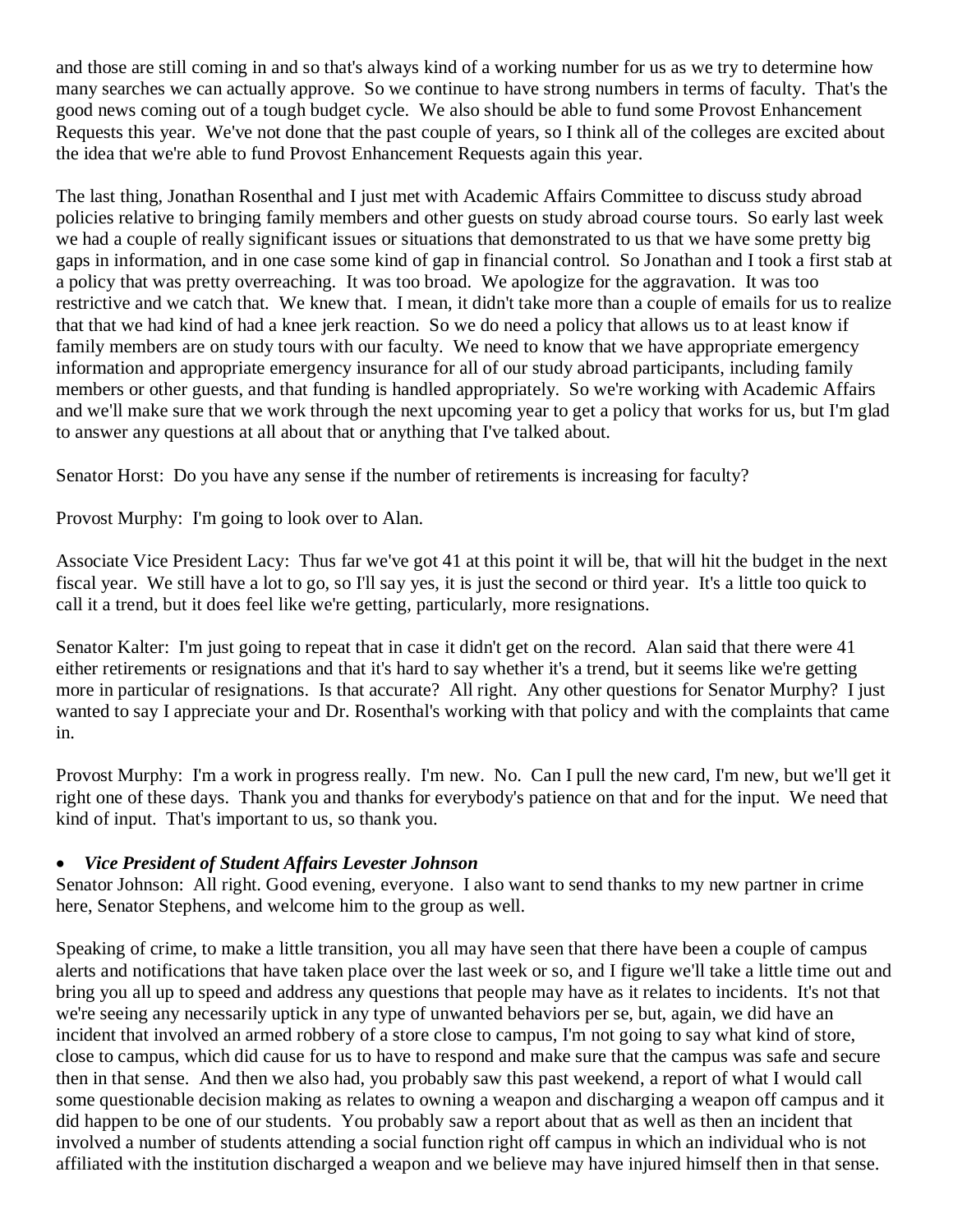But we've had a couple of incidents. They're not connected in any type of way. Again, definitely involved some very poor decision making. I want to assure the campus community that we do have excellent protocols in place in order to respond to said incidents, as well as getting information out to the community in a timely fashion to make sure that people are aware of things that are taking place both on and immediately off campus in that sense. We do have with us today in case there are any specific questions that people want to get into, we have our Chief of Police Aaron Woodruff here as well as Eric Hodges, who is the Associate Director and the University Emergency Manager in case you all have any questions. I don't know if any of you have actually visited the Emergency Command Center, but it's quite the impressive place by which people gather and exchange information in order to make sure that the campus community is safe and secure in making decisions about the messages that go out and how we respond to particular incidents. That being said, I just want to take a little time out and see if there are any questions that people may have and if so that I can't answer, I'm going to point to the distinguished gentlemen at the front of the room here in order to respond to those. Yep?

Senator Kinross: Chief Woodruff, what do you think is the reasoning behind the recent uptick in I guess mostly violent crime around campus?

Chief Woodruff: You know, I don't know that I can point to a particular reason. What we typically see is when the weather gets warmer there's more activity around the campus community, which, and again in these particular instances, I believe alcohol was involved, so alcohol the first thing it affects is decision making, and so we're seeing some of the outcome of that, unfortunately.

Senator McHale: I have kind of a general question. It relates to the Illinois State officers that serve here to protect campus and the, shall we call them, security guards? Is that respectful enough? The hired security guards. And my question really is do we have more personnel over the last 10 years, law enforcement, and has that decreased crime? And the reason I ask it is I, you know, I get checked, you know, I mean it seems that in the recent years since we've added those security guards, I'm more often inconvenienced trying to go to my office at irregular hours, I'm stopped, I'm asked for my ID to prove, and I wonder if that increased scrutiny has decreased crime.

Chief Woodruff: Well, I don't know has this been something new, because I know you had an incident a few years ago, and I didn't know if that's changed since then if you've had a recent incident.

Senator McHale: Well, yeah, there was a security guard that walked by my office and he asked me, you know, it's past hours, what are you doing here, so you know in the last year somebody patrolling the halls was scrutinizing.

Chief Woodruff: Sure. I don't know that I attribute it to any particular decrease in crime. I can say that our statistics remain relatively stable over the years.

Senator McHale: Our hiring statistics have remained stable?

Chief Woodruff: Well our statistics for the department for the University Police, they fluctuate from year to year, day to day, month to month, so generally we stay between about 20-25 sworn officers. There are about 13 security staff that work again 24 hours throughout the year. Those numbers are decreased during the summer months and during the shutdowns because we do secure the buildings, particularly during Christmas break, so yeah they do question people in there if it's a shutdown day and just make sure that they're supposed to be there. And, again, part of that is for your own safety in the event there's a fire or something like that and we need to call the fire department to respond, we need to know if there have been people in the building or if they can just secure the building without doing a search. So there are a number of different factors that go into crime. Ultimately, property crime is our biggest issue and the big impact that people play in that is keeping track of their valuables, which is why we encourage locking their doors, making sure they're securing their cell phones or laptops and not leaving them lying about.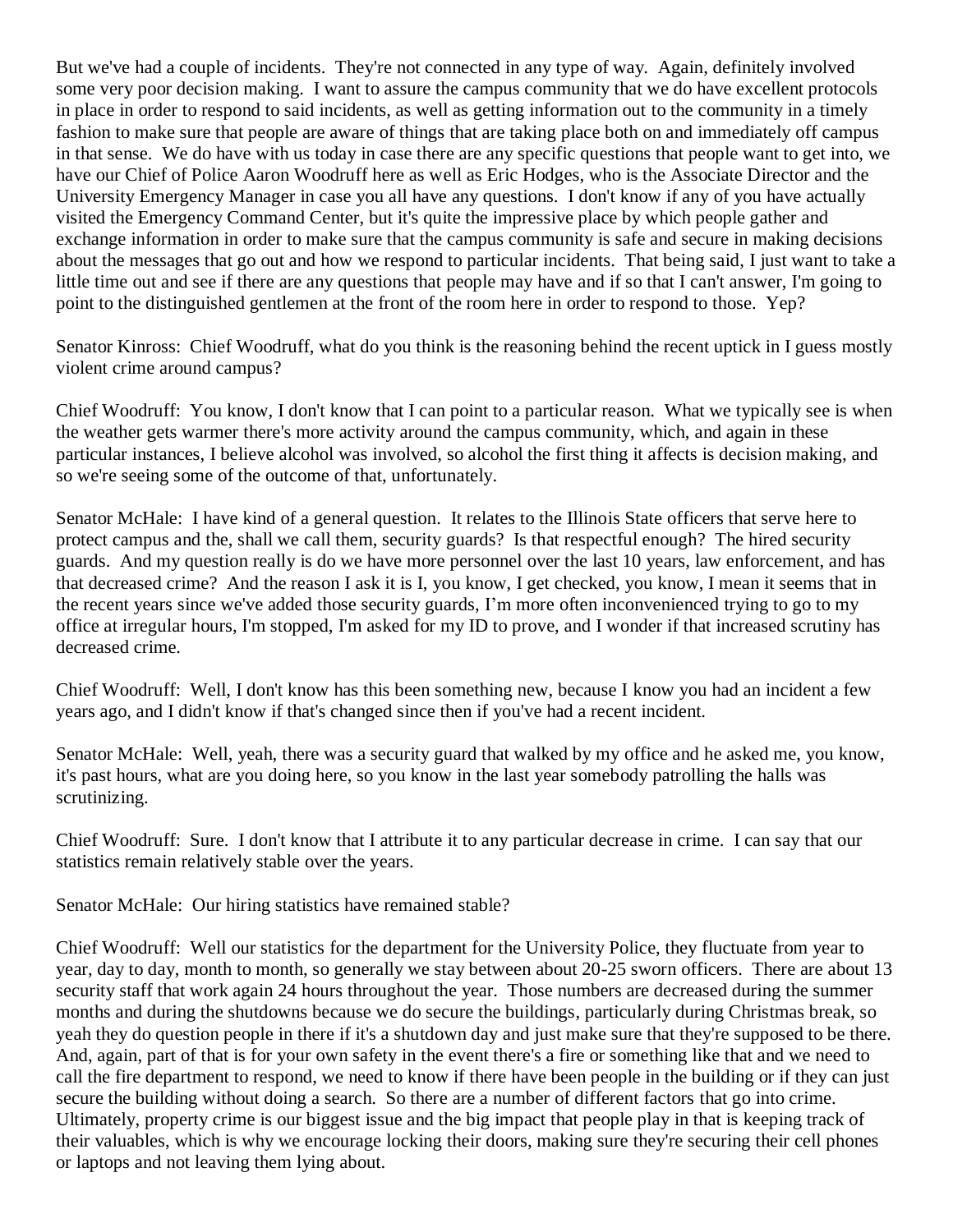Senator McHale: And I do really appreciate it. If I could, just one follow-up, did the addition of the hired security officers decrease crime here on campus?

Chief Woodruff: I don't know that it… I can't say for sure that it decreased crime on campus. What I can say is that it freed up our officers for other duties. So it provided an increase in visibility. I don't know that I can articulate that or pinpoint statistically that it's decreased any crime.

Senator McHale: Thank you.

Senator Johnson: Yeah. The other thing I'd like to add to that is that the actual number of officers has not gone up. As a matter of fact, you might want to speak to that. We've actually had… We have a few less officers right now and we're trying to figure out how to get ourselves in a place where we actually have the level and number of officers that we probably do need.

Chief Woodruff: Sure. So right now we have I believe 25 sworn. That's counting one that's in the academy, one that's just graduated from the academy, so what may be a little bit different that many people aren't aware of is how you hire police officers. The hiring process takes almost up to a full year by the time you test, go through the interviews. Part of this is the civil service process, but it's pretty consistent with all agencies. So even though we say our numbers vary between 20-25 officers on average, it really can vary and those officers… Typically if you see two officers riding together, that means one of them is probably in training. And, again, that's after 16 weeks at the academy they have another 16 weeks of on-the-job training. So they really don't count towards our patrol activities until they're through with all of that. So, again, it varies day to day, week to week, month to month.

Senator Blum: Yeah. I have some questions about the actual execution of the emergency procedures that day. I happened to be teaching class at that moment that I think, what I think established kind of at the beginning of class that there were a substantial amount of social media rumors; one was about the Bone, all right, the lights were off, okay, things were happening, so there was that kind of going on. And so, I mean, I just sort of surmised, because I called, from my classroom I called the department and they called the police, and the kind of things that were eventually explained to me and I just kind of told the students don't believe everything you read. But the other thing that one of my students, actually a couple of them, I was teaching at Fairchild Hall and they were at least temporarily detained, all right? And I don't know, not in like a… I think… You know, I'm going by what students said, okay? The way they described it was that someone at least for a moment was saying you can't come in, then they let them in, and then no there's an emerg-… So it seemed to me at least some kind of confusion about the execution of what the caution meant and what to do, and I'm just kind of wondering was there wider problems, okay, and you can comment as you want.

Associate Director Hodges: Yeah. So one of the biggest challenges that we have is getting messaging out as quickly as possible. I'm sorry, getting reliable messaging out as quickly as possible. Within a couple of minutes of that armed robbery taking place, the police department issued the first ISU emergency alert and that's at the same time we convened the Incident Management Team, which is responsible for coordinating our response to these emergencies started to gather. And so as soon as they made it to the Emergency Operations Center we got a briefing and then issued out the second alert and the third alert and the fourth alert, the updates that came to that. The challenges: when that first alert is issued, we know almost nothing, other than there was an armed robbery and a person running north towards campus. That's all we knew. We didn't know anything else. It took us a while to get a suspect description, to get information that an actual gun was involved, and so forth. As soon as we knew that, we pushed that information out, but that doesn't help in that first 15-20 minutes when there's an information gap. So there's a constant struggle between do we issue the initial alert right away? We have to. We have to do that. And then our challenge is get that second update out as quickly as possible. So during that middle time it's really up to folks to make their own informed decisions based on what they see in the area, based on what they're hearing and so forth. Social media is useful for getting the word out quickly,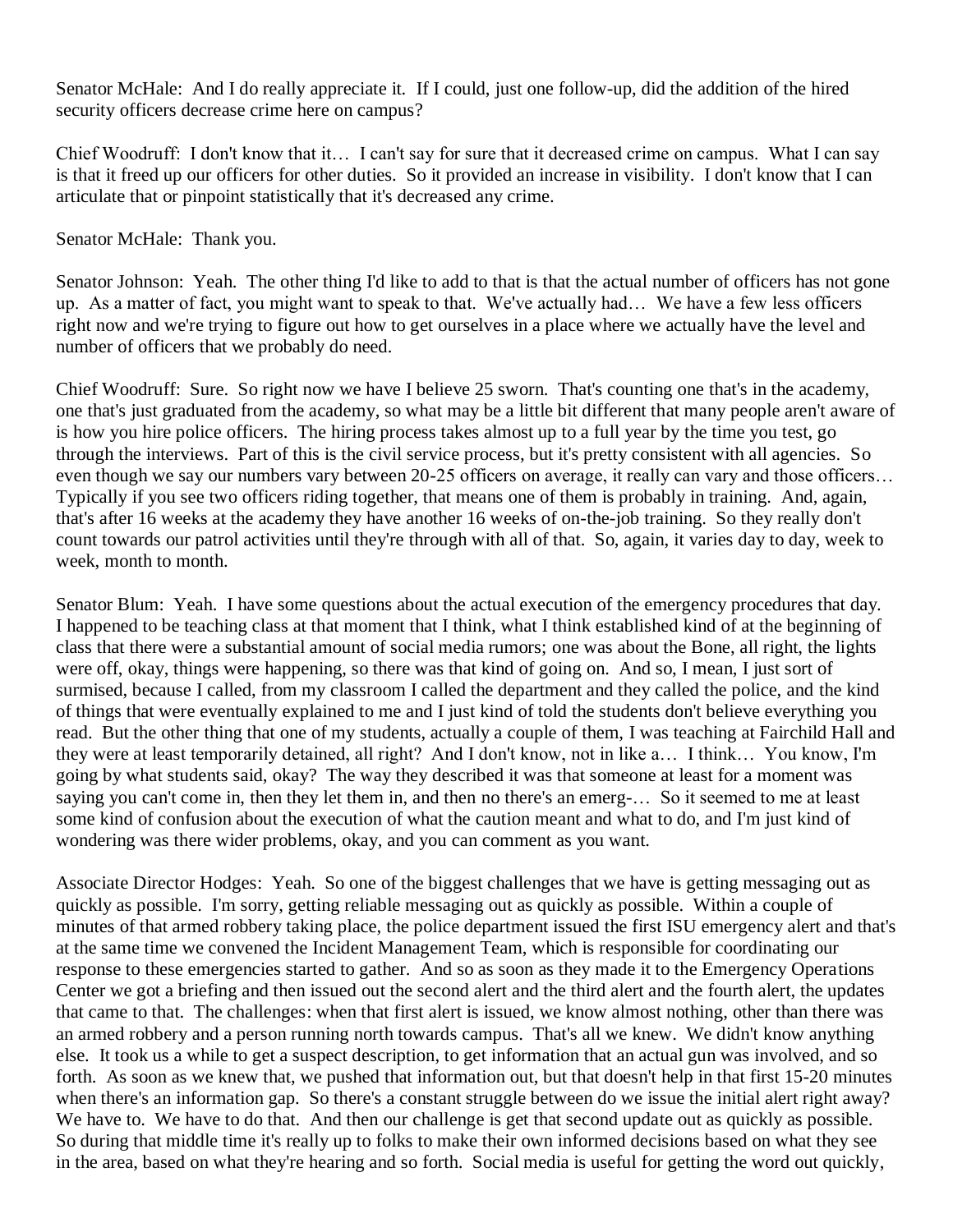but as you mentioned also we did see quite a few incorrect statements posted on social media and we addressed those in our subsequent updates.

Chief Woodruff: Oh, also if I can… I think part of the confusion, particularly with Fairchild Hall, is that it's connected to Metcalf School, and so that building is a little bit unique, and so that might have led to some of that confusion as to securing that particular facility. For those of you who have been through our training, we don't use the term lockdown in our training, but that was somehow used for Metcalf and so I think that led to some of that miscommunication and confusion.

Associate Director Hodges: I can follow up on that. Actually, the lab schools, both of them, did go on lockdown. They used that term when they notified the parents, so that decision within the lab school environment sort of worked its way around social media as well and sort of had an impact on how the rest of the institution responded.

Senator Kalter: I'm just going to put on the record some feedback we heard at the Educating Illinois Task Force meeting with the Alumni Association over the weekend. Some of those alumni are also parents, and Eric has already heard this feedback, but just so that we put it on the record. They were very, very appreciative of being able as parents to get those messages and also have the feedback and be able to contact their children, but they also said, you know, the time between the very first alert and the second alert was too long, so we might want to look at that. Even if there's nothing more to report, if we can simply reissue like within 10 or 15 minutes, you know, that first alert if there is no new information. I know that what you had said to me was well, we're trying to get the command together, and what I was thinking while listening to the feedback is I'd rather have the police working on, you know, finding the suspect, but just that that distance from campus that they're not on campus increases their anxiety level quite a bit, and they're really worried when there's a whole half an hour that goes in between.

Associate Director Hodges: Yeah, in this particular case it was 31 minutes between when the first alert went out and when that first update was published. Our goal is to push an update at least every 20 minutes, and so that first one's the hardest one to do, and that's also the time where that information gap is the most difficult, because they're just not hearing. So you're right, we're going to have an After Action Review and talk specifically about that topic.

Chief Woodruff: The other thing to keep in mind too, I think, when you look at those emergency alerts, it always refers you to the ISU home page, and so if the parents are expecting to get another alert via the texts, they may not get that every 10-15 minutes. The point is to get people to the home page because that's where the most up-to-date information is going to be pushed to.

Senator Kalter: Yeah. And I think that they were talking about the home page, actually. I think… Unlike me who didn't realize that, I think they knew that, that they were going to the home page, but it wasn't coming up.

Senator Horst: I just wanted to say that my office is in Centennial East, which was right across from the liquor store, and my husband was going to come by at 3:40, but because of your prompt update about the situation, I didn't go out and stand in front of the liquor store, but I was sitting in my office in Centennial East waiting for that second update, the situation that you were talking about, and I went to the home page, and then around, you know, 4 p.m., I just decided to leave. But, yeah, I just wanted to reinforce the anticipation for the second update, I was waiting for that, but I really do appreciate the prompt nature of your telling us about the situation as quickly as possible.

Senator Kalter: Any other questions on that particular topic? Thank you so much for coming, and if there are no more questions, we will move back to Senator Johnson and the rest of his report.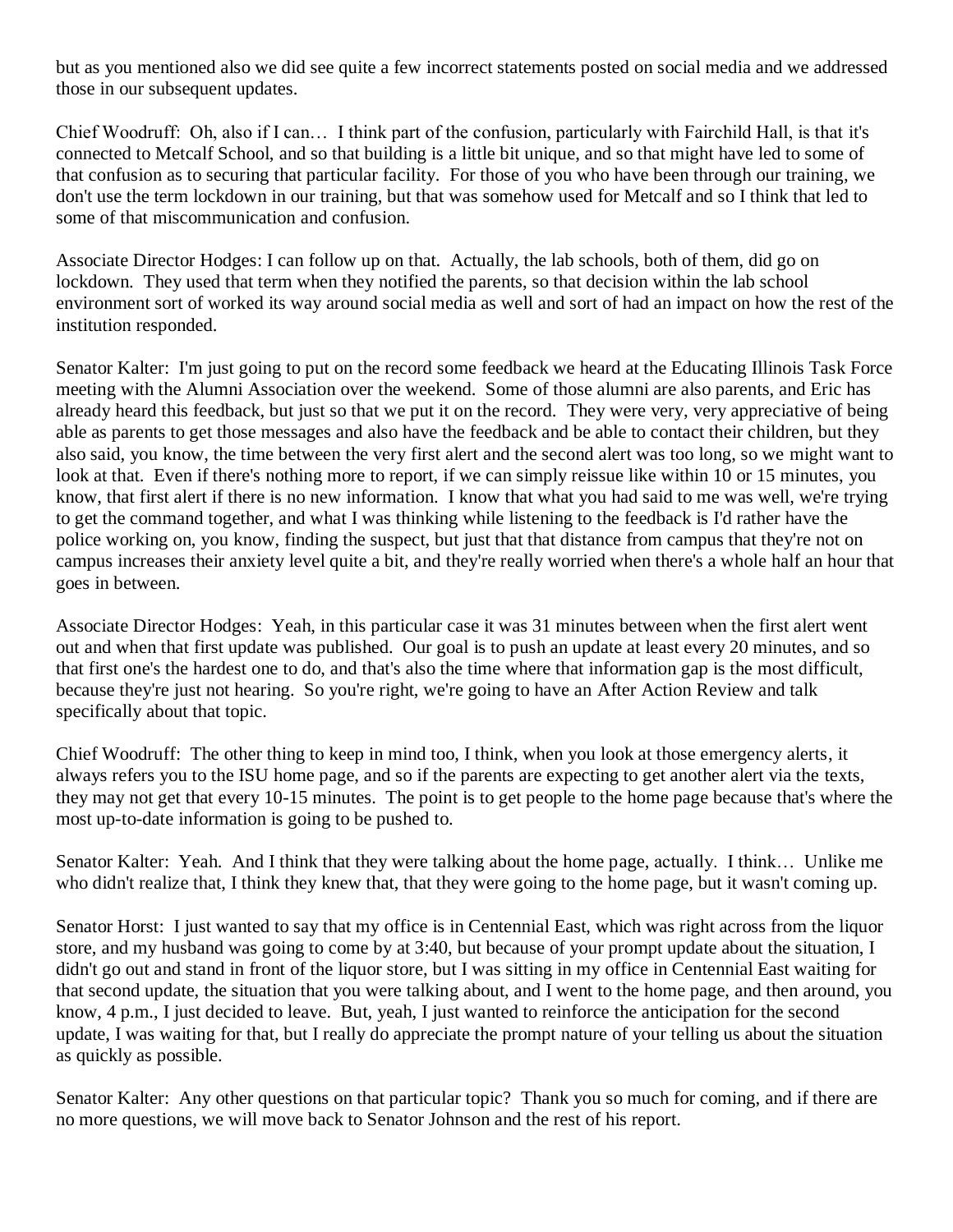Senator Johnson: Okay, great. And just as they mentioned, there is always, after these types of incidents, a debriefing that takes place, so they will take all of this feedback as well as things that they learn during the process in order to go back and review our protocols and to see how we can actually improve and do things better as well. So thank you all for your work on that.

On to brighter things. Let's talk about the Student Affairs division did just host our annual Steve and Sandi Adams Hall of Fame Awards Program, and we brought in some new inductees. And, again, I'm going through my first series of activities and events this year and I'm just so impressed by the talent and the background of the alumni of this institution, the experience that these individuals have both inside and outside the classroom and how they merge to create these great leaders within society and so on, and we have five individuals that we inducted into our Hall of Fame, and I want to make sure that this group is aware of those individuals.

Mike Schermer, who is a graduate of ISU from 1973 in Sociology, and in 1978 in the EAF program. He has served in many positions here at the institution as Associate Dean of Students, retired in 2008 as Director and Assistant to the Vice President for Student Affairs. But, again, during his undergraduate days, Mike was involved with the actual Gamma Phi Circus here on campus. He was an Academic Senate senator, a student senator here as well, Student Body Vice President and so on, and to see the talent and knowledge that he used, again, both inside and out of the classroom to achieve great things then later on in life was absolutely phenomenal.

Another individual, Robinzina Bryant, or Zina Bryant, who was a graduate of ISU in 1988 in Social Work and in 1990 received her EAF as well, and then also earned her juris doctorate from Drake University, a law school, in 1994. During her undergraduate days, she was involved as a resident assistant. She was a graduate assistant as well. She was involved with Interdenominational Youth Choir, minority professional's opportunities as well, but she now practices and has her own business forming the Law at Last, Inc., organization and practicing out of Homewood, Illinois, and specializes in probate and estate planning, so we recognized her as well.

Michael Donahue, who was an ISU graduate from 1981 in communications, has gone out and for the last two decades has worked with as prominent organizations as McDonald's Corporation as well as now formed his own business called LYFE Kitchen Restaurant, of which there are 14 units throughout and across the country. It specializes in… I think LYFE actually stands for Love Your Food Everyday. You got to love that. But our alumni are out there doing great things, but during his undergraduate days he served as an SGA president. He was involved with the Student Attorneys Board as well, but, again, practiced and was engaged both cocurricularly as well as inside the classroom as well.

Twanna Hines, an ISU graduate from 1998 in sociology, received her MA in sociology from Florida State University as well. She currently is a sexuality and gender writer and trainer and consultant and speaker. Her publications are syndicated through Metro daily newspaper printed in 15 languages and 19 countries, including Asia, Europe, North America, South America, and reaching 17 million readers every day. But during her undergraduate days, she was involved with Friends of Disability Concerns, Spring Alternative Breaks, which she spoke about, really transformed her experience here on campus and helped inform her work today, as well as a resident assistant during her undergraduate days.

And then, finally, we would have Adam Ghrist, who is a graduate of ISU in 2004 in political science. He earned his law degree from Southern Illinois University law program and is currently McLean County's first Assistant State Attorney. During his undergraduate days, he was very involved with LeaderShape, as well as the Residence Hall Association. He served as a Student Regent and Trustee as well as involved with The Vidette during his undergraduate days. All these individuals were honored this past Friday. We're just proud of their achievements; again, both co-curricularly during their undergraduate days and to see them doing great things out in the community and in the profession currently.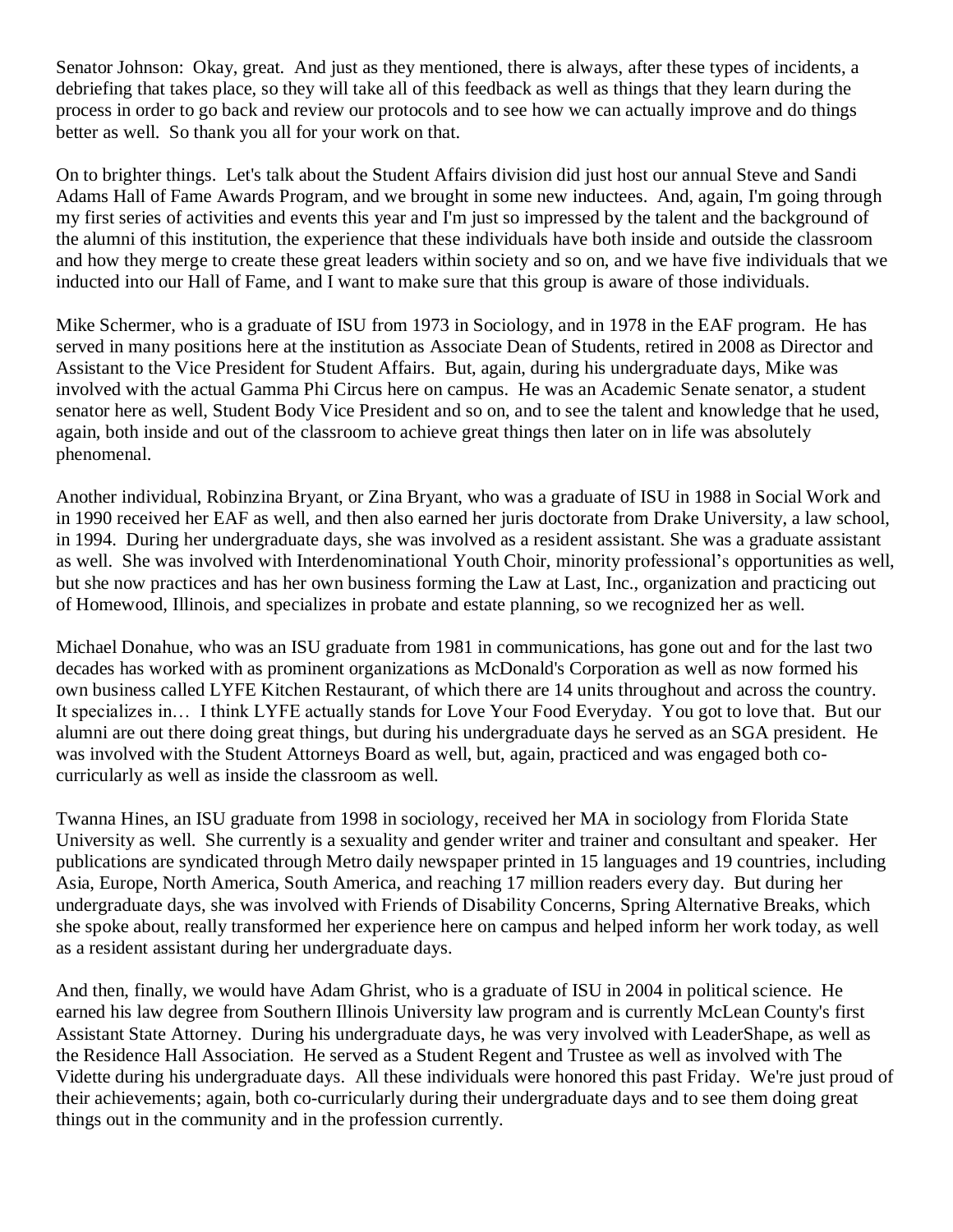Moving on then to my next topic would be an update on the Housing Feasibility Study. We did have the firm Brailsford and Dunlavey on campus about a week ago. They conducted, started their work on campus, and met with a number of focus groups throughout the campus community. To start their work out, they have met with the Student Affairs Council. They met with a group of facilities or individuals from the Facilities and Planning division, a number of Housing individuals. They have met with graduate student focus groups, international student focus groups, individuals from the Finance Department, they have met with students from sophomore year to senior year, first year students as well did a focus group with them, Student Leadership Council, as well as the ARH, Association of Residence Halls, and then the RA Think Tank. They will come back to campus. They will meet with faculty and administration via surveys and other focus groups, as well as do a survey for the entire campus community, so we're excited about launching that group and the work that they're about to do as well.

And then, finally, this is an FYI, some of you will receive, and hopefully you'll see information coming out from the President's office and from the Trustees announcing the grand opening and the ribbon cutting event for the Redbird Plaza, which will be on May 11. Again, this is a wonderful opportunity where we will have a physical place by which people can gather and show their spirit and support for the institution, inspired by Jude Boyer and Student Government Association's steadfast commitment to students and spirit on campus. We will have the President, of course, speaking at that event, as well as Trustee Powers, I believe, and then Senator Walsh as well will be speaking at that event. So we invite you all to come out and partake in what should be a joyous occasion commemorating this opportunity for us to gather and show our pride for the institution. I think I will stop there and see if there are any questions that you all may have.

Senator Nichols: So it's I guess is a tenuous connection with the first matter about communications when something is going on. So something like a mumps outbreak where there was the initial alert that was put out, do we follow up with that? Is there a point in time in which we get the equivalent of an all clear or something. Or is it just like we don't want to bring attention to this anymore, nobody's got mumps, so let's just not say anything about it?

Senator Johnson: No, no, no, that's definitely not the mode that we like to take. The numbers have not gone up. We are trying to get to a point where as soon as we get an all clear on those individuals and as long as the numbers don't go up, then we will issue a status report that we receive and we follow the lead then of the local agencies as far as our status. So as soon as that comes into play, we will get that information back out to the campus community.

Senator Nichols: And is that based on two weeks post-infection sort of threshold?

Senator Johnson: Yes. I'm not as technical, but there is a threshold by which we have to get through that grace period. Correct. This will be similar to the last time we kind of went through that. It's my understanding that the campus kind of went through that about a year or so ago.

Senator Nichols: Okay. Sorry, I'm not sure if you're the person to ask, but with respect to granting of vaccine exemptions of students when they apply, I understand that all the state universities have to follow the same policy with respect to vaccination, but are the decisions made about whether or not to grant those exemptions, are those made locally or are those made by an external or state board, or did Student Health review those exemption requests.

Senator Johnson: There are state protocols that we have to follow as far as who's exempt and so on and so forth. Now we have to get someone to provide some details. I'll come back to you all on details on that as to who makes a final decision if there is any leeway then in that sense, or latitude.

Senator Nichols: Thank you.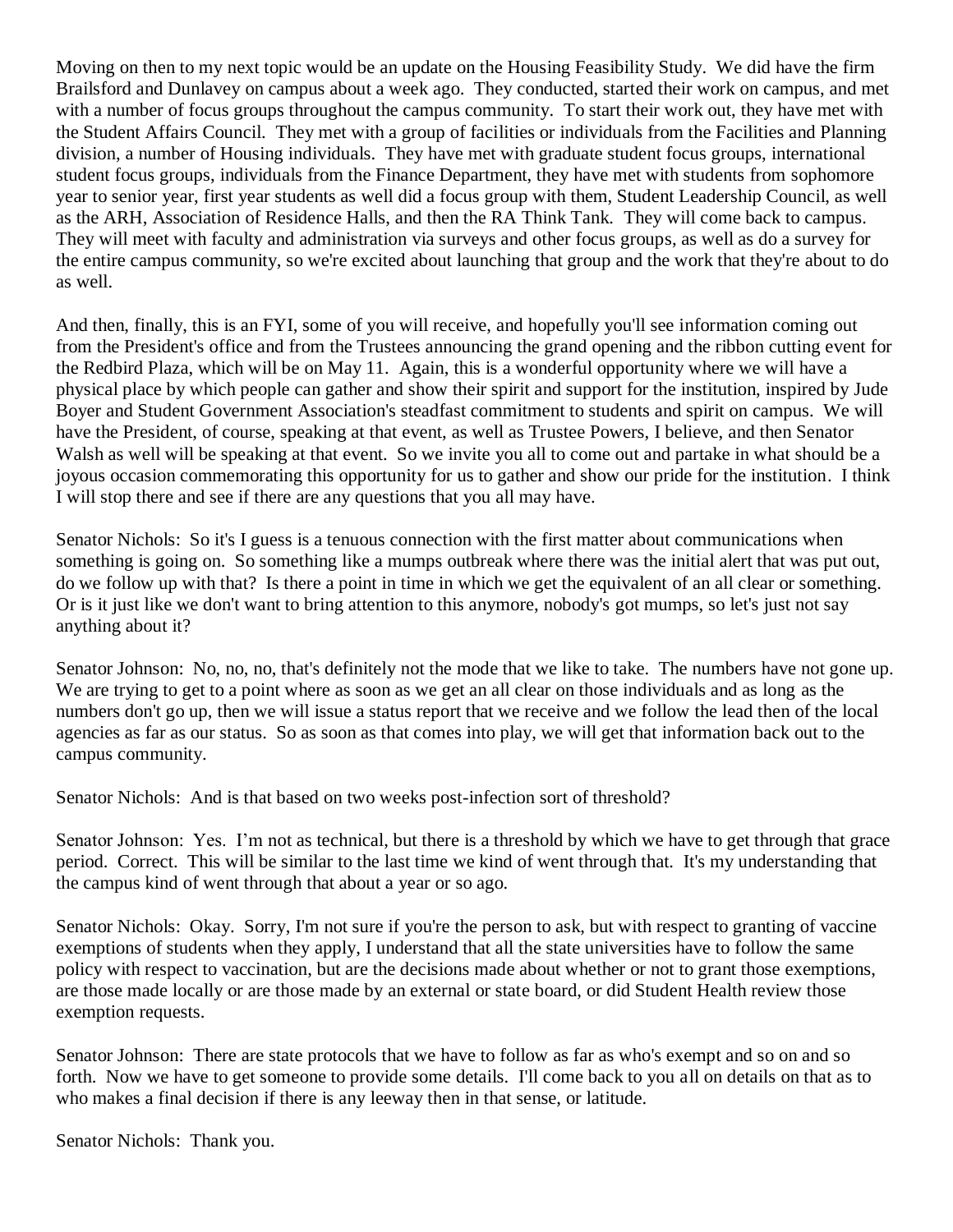Senator Johnson: I'll make a note of that.

#### • *Vice President of Finance and Planning – remarks from Dan Stephens*

Senator Stephens: First of all, I want to thank you for the opportunity to join this exceptional university. It is an honor to be in this role, and I appreciate the vote of confidence and excited to work with each and every one of you and looking forward to participating in these future meetings going forward, so I appreciate the shared governance environment and very much appreciate the dialogue in trying to take the division that I'm charged with and trying to provide as much service to the campus community and the students as possible. So thank you very much for giving me this opportunity. Senator Alt, unfortunately, had a dentist trip that didn't go quite so well as he would have liked, and so he provided some talking points for me to share with you about some of the important things going on in our division, and we've got some guests here tonight who can also answer some questions. If you don't mind, I'm going to read from his points.

Phishing schemes continue to be an increasing security threat to college campuses, including ISU, where faculty, staff and students have had their login information compromised in some cases. Application technology has recently developed additional security measures that have mitigated the access to critical payroll self-service systems, which are often the target. One measure is the account refresh process currently being phased in for the entire campus to reset outdated passwords and add additional security. That project is planned to be completed by the end of April. Application technology has also provided campus information warnings about the threat of these phishing schemes and suggestions on how to protect your credentials. If you do fall victim to one of these schemes, please contact Application Technology Security immediately as that is helpful in identifying other users that may have been compromised but are not yet aware. Our technology officers, Charley Edamala and Mark Walbert, are always available to additionally address IT security issues on campus.

From health insurance premiums, there have been some slight movement in the ongoing impasse in the negotiations for faculty and staff health insurance premiums for next year. Tammy Carlson, our Assistant Vice President for Human Resources, and Janice Bonneville, Director of Benefits Services, are here tonight to provide an update and address any questions.

*Advisory Item: Update from Janice Bonneville regarding health insurance premium increases* Senator Kalter: So we're officially moving into our advisory item with that.

Senator Stephens: Yes.

Senator Kalter: Welcome.

Ms. Bonneville: Thank you.

Senator Kalter: Welcome back.

Ms. Bonneville: Thank you. At this point, the Department of Central Management Services, which is the state agency over health insurance, is holding fast with its position that they will not give us final information about enrollment for this May until the 24th of April. It's at that point that they will send information out to members about what enrollment looks like for next year. Since Senator Alt was here last and spoke with you about potential premium increases, the Supreme Court did rule on the Governor's request to expedite the appeal out of the Fourth Circuit to hear the arguments on whether or not the parties are at impasse under the Labor Relations contract. The Supreme Court simply issued a one-sentence order declining the Governor's request to essentially jump over the Fourth Circuit Court of Appeals and take that to the Supreme Court. So what that means essentially is that the case will have to move through the time frame and the calendar process of the Fourth Circuit before it, we would expect, ultimately gets to the Supreme Court. With that, we have some cautious optimism that the increases that Senator Alt spoke about, and I know gave you some information about at the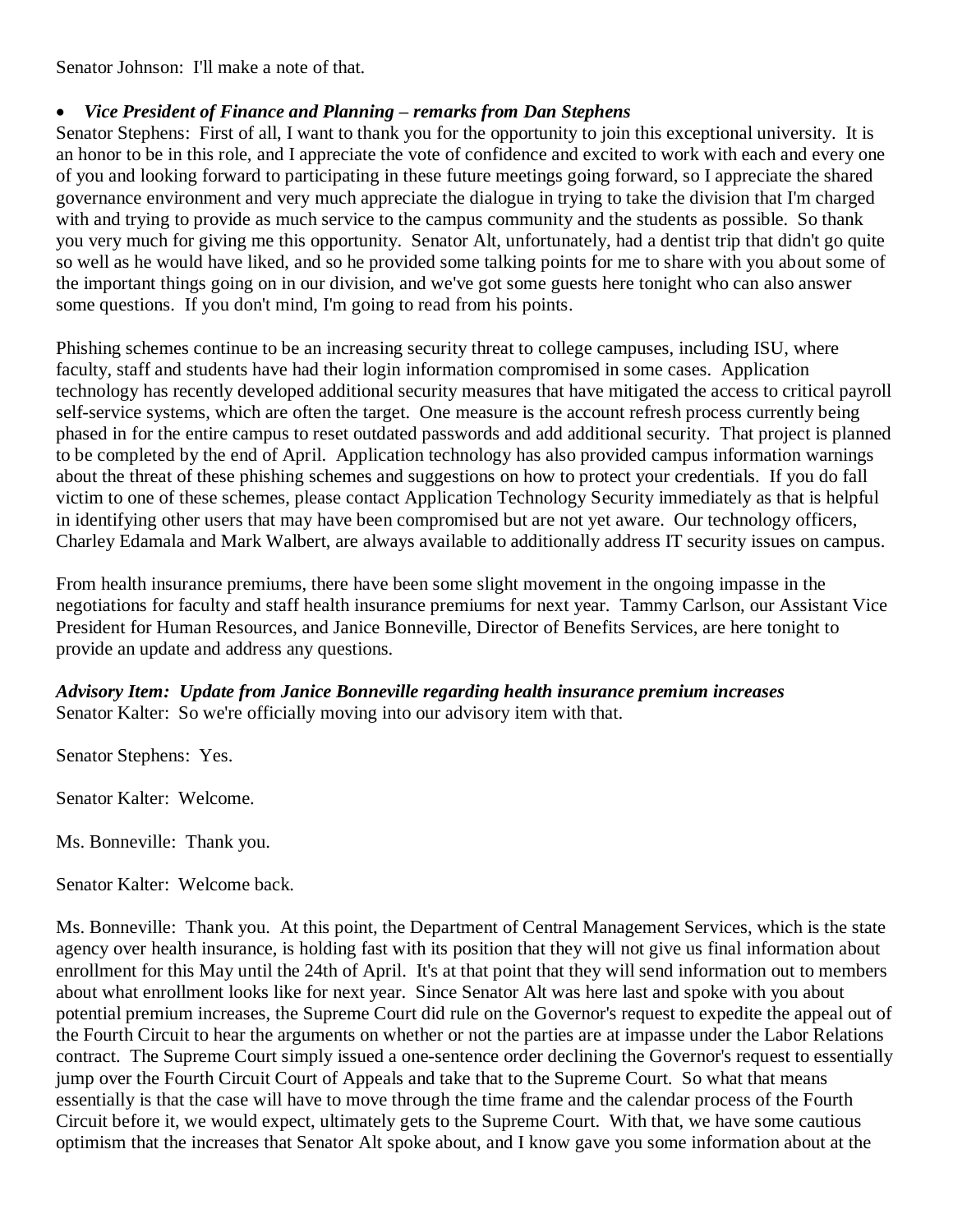last meeting, will not occur in May. But, again, April 24th is the drop dead date so to speak for CMS to make that final decision.

Senator Kalter: Thank you. Do we have questions for Ms. Bonneville?

Senator Horst: Yes. I have several faculty wondering if these increases would apply to faculty that retired, or are retiring.

Ms. Bonneville: It would apply to their dependents and it would apply to the faculty member if that faculty member has less than 20 years of service. So if the faculty member has 20 years or more as a retiree, they don't pay premiums, but if they have less than 20 years of service, then they would pay premiums. Oddly enough, given the new structure, the person could actually pay less than someone has paid in the past, because now what the employee is paying is higher, so the amount paid by the retiree is the employee portion plus a percentage of the state portion, so at some point that will flip and it will become less expensive for the person rather than more expensive for the person who has less than 20 years of service.

Senator Horst: But if they have more, then it would only apply...

Ms. Bonneville: If they have more, it's zero, but for dependents the increases, and I know that Senator Alt shared the link, and I know that a number of people have seen the CGFA report that has the potential increases in it. For dependents, just like for members, the increase right now is looking at something around 120%, unless you are someone who makes more than \$100,000, and then you are lucky enough to have something close to 145% increase in your premiums anticipated for under the new plans.

Senator Hoelscher: I just am seeking a little bit of clarification. One of the things Senator Alt said was it might be that a decision isn't made until December, and then the premiums are retroactive. Are you hinting that maybe, that we'll know on April 24 that that either will or will not happen?

Ms. Bonneville: The only thing we'll know on April 24 is what things look like for the May open enrollment period. We don't know what may or may not happen in the middle of next fiscal year. I have not seen retroactive language in anything yet. It doesn't mean it won't exist, it existed last year, but I guess my thought is that if we don't get moved to the metal plans, what we call the metal plans, on May 1 with the April 24 decision, we won't get moved until this entire process plays itself out in court, which may be something in the middle of fiscal year 2018, maybe something much later than that depending on how quickly the court process moves.

Senator Hoelscher: Thank you.

Senator McHale: I have two questions, and the first question is if the union hadn't intervened, this decision would already be made. Is that correct? I mean it was the union that brought suit against the governor that put it in the court system, the Supreme Court just said the Fourth Court is going to have to hear the union fight against the Governor. What would happen if there was no union at all to fight the Governor? Would this have already been a done deal?

Ms. Bonneville: If there's no union at all to fight the governor, meaning no AFSCME Council 31, because they are the recognized bargainer under the governor, then yes, this is a done deal, because the Labor Relations Act says in the issue of inconsistency or conflict between the union contract, meaning the AFSCME Council 31 contract, and the Group Insurance Act, the union contract controls, except as it relates to contracting under the group insurance program. So because the union contract currently reads the way we currently have benefits, the union bringing suit says no, we're going to hold everything the way it currently is. I think that maybe things might have been different if there wouldn't have been a temporary restraining order entered at the Appellate Court level, but there is a temporary restraining order granted there, so I think that makes a large difference for the Supreme Court as well.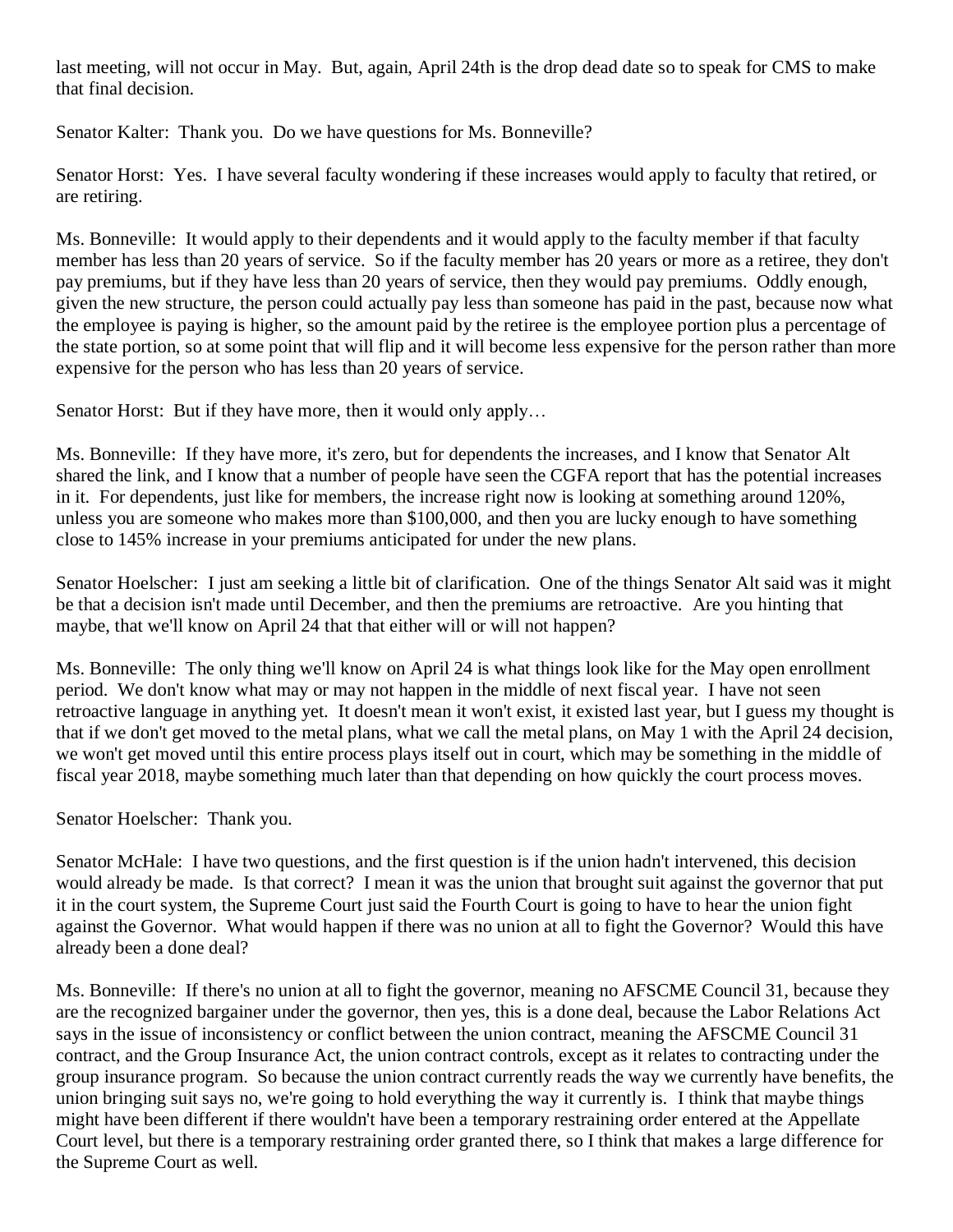Senator McHale: Okay, thank you very much for that. My second question is much more, well you talk about the metal plans. I'm assuming there won't be a wood or a paper plan. If you could just nuts and bolts. It looks like from reading page 25 of that report that I can go from the platinum plan from the silver plan and pretty much pay the same amount for my individual coverage, and I'm wondering if, you know, maybe this is totally inappropriate, but what would be the difference between the platinum where I'd be paying double versus the silver where I would pay the same as I do now. Do you have a general idea what the benefit difference would be?

Ms. Bonneville: Sure. So all of the plans are structured to be what we call 60/40 plans. So no matter how you slice it, either in premium or out of pocket, the government's paying 60 and you're paying 40. So if you're holding at the silver plan, which is current premium amounts, then when you go to the doctor the money coming out of your pocket at that moment is going to be more than what it is right now. So instead of being a \$20 copay for an HMO, you're going to pay an HMO deductible first, and then once you meet that deductible, then the copay is going to come into play. Or even down to the bronze plan. So the bronze plan is a zero premium plan. That may work well for someone who doesn't have large out-of-pocket costs, but if you have an emergency, your deductible is \$6200, and it applies to everything, prescriptions, doctor visits, everything but dental and vision. So it is a balancing act of what your own individual needs are for your health care and depending on does it make more sense in your mind to pay it up front in premium and then you know you're paying \$20 to the doctor, or do you pay a lesser, the same or lesser premium amount and then knowing that if you are going to the doctor then you are going to have a greater out-of-pocket cost.

Senator Kalter: I'm going to follow up on that before I go to Senator Blum partly to just mention also that the premium is pre-tax and if you do the second thing that you were just describing, that's after tax. So when you pay from the deductible, you're using after-tax dollars.

#### Ms. Bonneville: That is correct.

Senator Kalter: And one of the things I was going to ask you, since you brought it up, some of the charts that are on that report in the link that Senator Alt sent, some of them say deductible applies and others just say that there's a copay, but it sounds like what you're saying is we should sort of ignore that and assume that if you go to see, for example, your primary care physician under one of those other plans that you first pay the deductible and then only after your deductible has run out does the copay and copay only applies. Is that correct?

Ms. Bonneville: That's correct. As a general rule, if there is a plan year deductible applied to the plan, that's going to apply before any other copays come into play. The only exception to that would be if the service you're having has its own distinct deductible. So, for example, if you have a deductible applied under some of the plan designs, there's a separate deductible for instance for pharmacy, just like we have now. We have \$100 deductible. So even if you were in a plan that has a deductible, the pharmacy has a separate deductible that once you meet that, the benefits come into play. So in the example that I gave with the bronze plan, that \$6200 deductible at the top, deductible applies is written in every single field all the way down that page, even in prescription. So deductible would apply in that plan across the board.

Senator Kalter: Thank you.

Senator Blum: So can CMS just, can they just put these plans up and will they put these plans up and that will just… I mean while things are playing out in the court and while… Do they just make executive decision, right, and put them up and say here are your choices. Right? This is the open enrollment period, and just do that, or is there something stopping them.

Ms. Bonneville: Well, arguably, the temporary restraining order is stopping them. However, the temporary restraining order really only applies to individuals covered under the contract with AFSCME Council 31,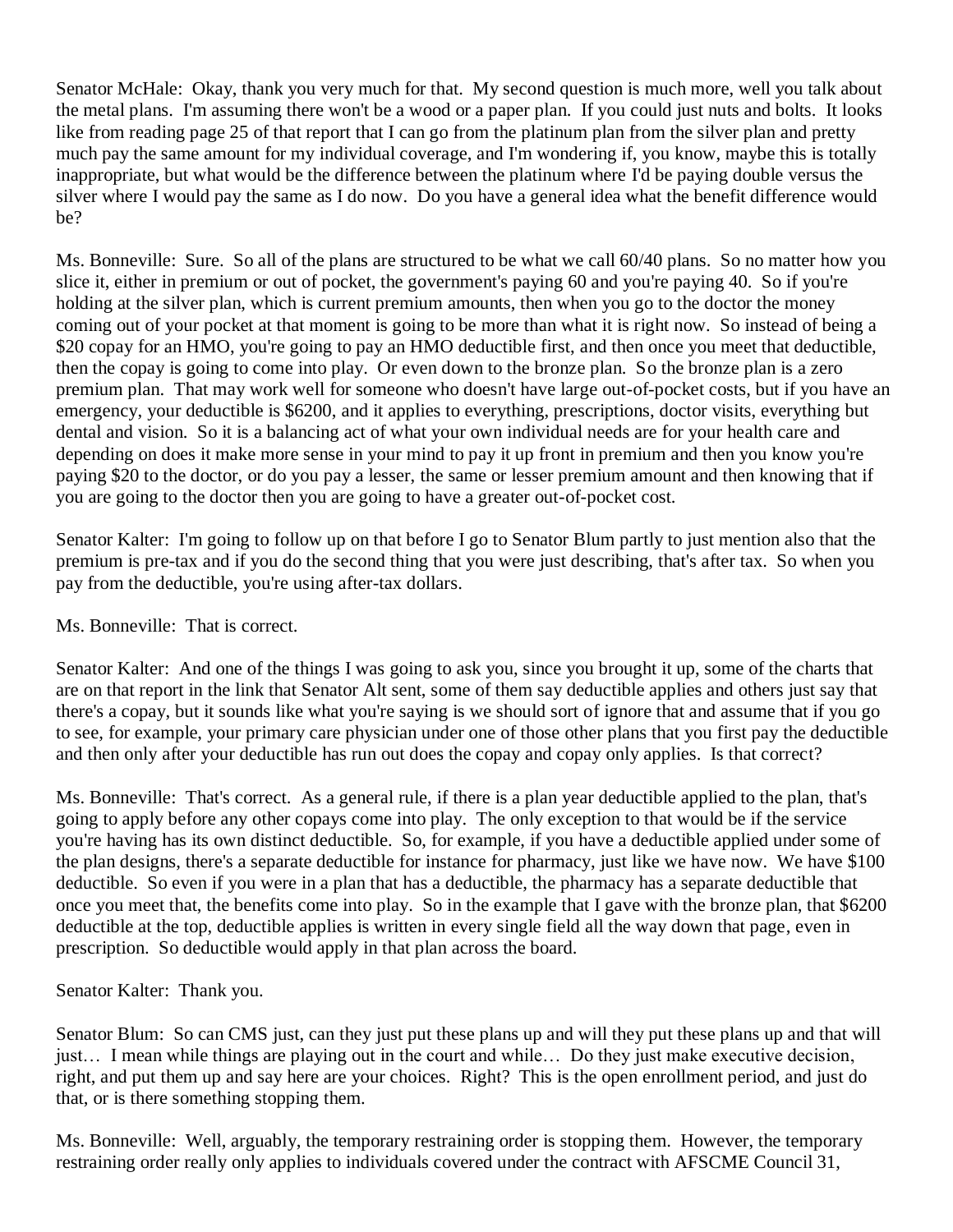because that's who is having the conflict with the governor at the Labor Relations Board. Now whether anyone would go down that path and say that it's going to be this for everybody else, but not AFSCME Council 31, I don't know that that will happen, but I can tell you for the first time this year there are bargaining agreements with other unions at the state level that have different health insurance plans. They're opted out of the state employees plan and into something else in those contracting agreements. So I'm not in a position to say that will never happen. So I think that may be part of the discussion going on for April 24, I don't know, but that has been the date that we were given.

Senator Kalter: Further questions. Just a couple of final things. We had asked Senator Alt about whether you think there's going to be a second benefits choice period. Like if, for example, the court case were decided in the Governor's favor in December of 2017, is it likely that they would have a second benefits choice period at that point?

Ms. Bonneville: It would be our expectation that if a decision is made outside of the normal realm, unless that decision is made very close to May of whatever year, it would be our expectation that there would be a second benefit choice period during that year. Yes.

Senator Kalter: Okay. And then the second question is about going from this night forward. We had talked a little bit about how people should be calling their benefits counselor to get specific help for their specific situation, but I also can imagine that your offices might be being overwhelmed by calls right now. So we had also talked about whether there is room for some group sessions, some information sessions, and I just wondered first of all which of those would you, you know, advise… In other words, which would you prefer? Are you being very overwhelmed and it would be better to have some group sessions, and then also whether any of those are in the offering.

Ms. Bonneville: So a couple of thoughts. First of all, we have two benefit counselors, we have 3300 employees covered under the group insurance program. So for everyone to call and say what do you think I should do probably won't work out very well for the member or frankly for my benefit counselors. So that would not be the preference. The reality is, just as we discussed and I gave the example of what I gave, it is very difficult for a benefit counselor or myself, for anyone, to sit across a table from a member and say well you ought to do this, because we don't simply know what your background is and what your health insurance situation is. We have set up time frames and schedules that we will put out in the benefit choice newsletter to assist people with, if nothing else, even if nothing changes, making sure they get on the new website, which we talked about a couple of weeks ago -- I know that's how this conversation started with Senator Alt two weeks ago -- about getting people onto that website. So we have a conference room in our office that is literally blocked from May 1 to May 31 just to do benefit choice. So if people need to come in, they can call and make an appointment, that's our preference, so that we can make sure we have staffing and computers available. We also have the computer lab in Julian Hall booked a number of days throughout the month of May, all the way up to the 31st, to make sure that people have time. I think I've mentioned this before, this comes as no surprise, most people don't do anything about benefit choice until the last two days, and then they scramble to make their decisions. Our concern with that is based upon this new website is that if people are having difficulty with their passwords or something of that nature, they are getting a "we'll get something reset for you in 24-48 hours." Well if it's the 31st of May, you've run out of time. So we're trying to do some things there proactively. I have reached out to departments that have what we'll call off-shift schedules. So the heating plant, facilities, the police department to say, you know, do we need to make some other arrangements for your staff to get them in here to get them logged on. I had a meeting at 7 a.m. this morning in our office to teach some supervisors how to use the new system so they can then pass that knowledge onto their staff on an overnight shift. So we're trying to do what we can do to get that information out to the campus even if the metal plans don't come. So that's kind of the approach that we're taking. Again, that will come out a little bit closer. We can't send our newsletter out for benefit choice until we know what's happening. So myself and my staff will be in Springfield next week for two days of training about benefit choice, but because the decision won't have been made yet, we'll still be waiting until the 24th to get a decision, and we talk with CMS on a weekly basis -- all of the universities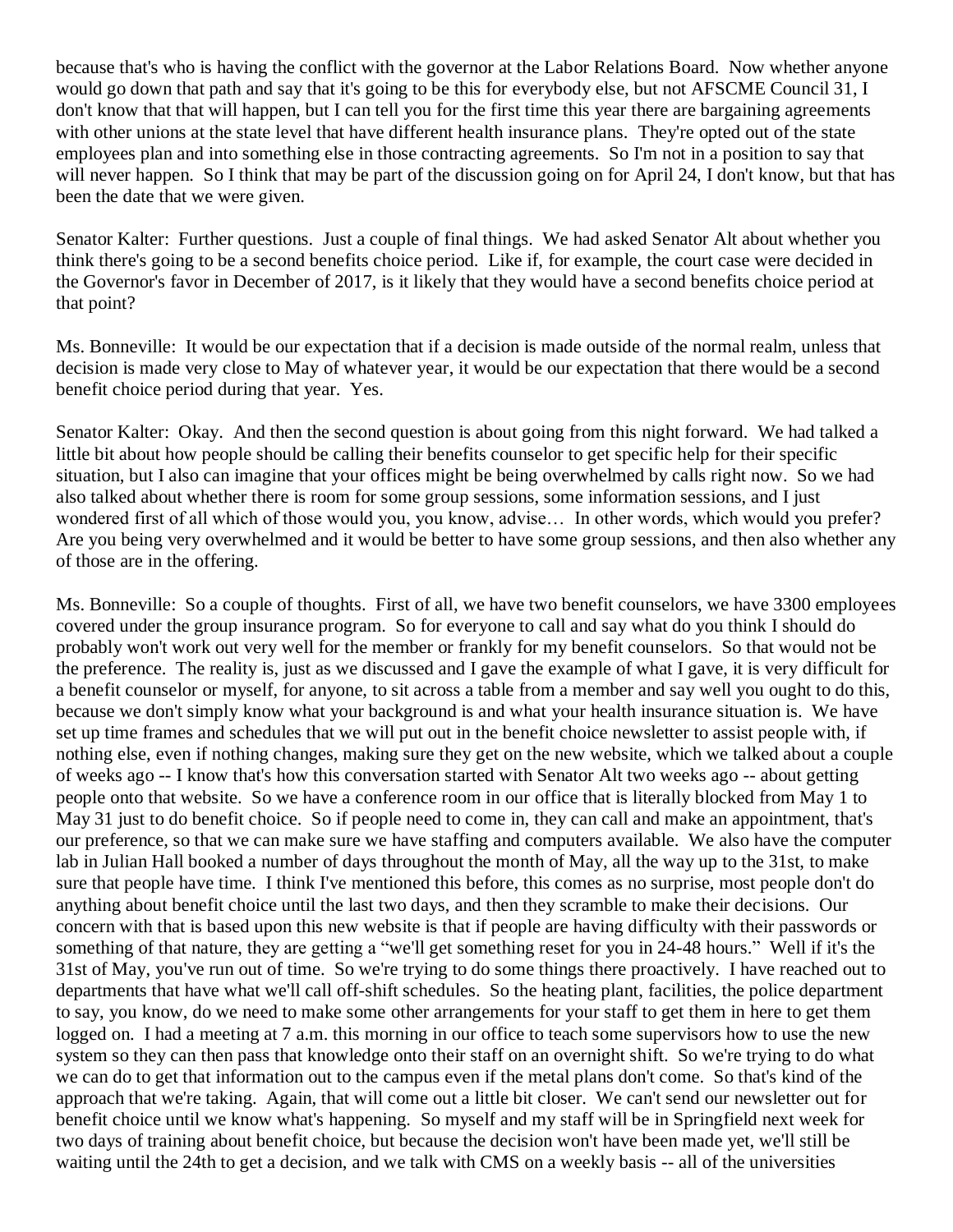participate in the same call with CMS -- and we ask every Tuesday, are we still on the 24th, and the answer we were given yesterday was yes, we are still on the 24th.

Senator Kalter: Thank you. All right. Are there any further questions about that or about anything else that Senator Stephens presented?

Senator Cox: This question is for Senator Stephens. Welcome to Senate. Can you speak at this point about the status of Shelbourne Apartments and any efforts to help relocate those students?

Senator Stephens: I apologize. I can go back and follow up with information, but in the week and a half that I've been here…

Senator Cox: Certainly.

Senator Stephens: Perhaps somebody else might be able to.

Senator Kalter: Actually, maybe... Shelbourne falls under…

Senator Cox: I just wanted to make sure the record showed a question was asked of Senator Stephens.

Senator Johnson: Absolutely. So just to make sure everyone is on the same page here, we're still making a final decision as to the status of Shelbourne Apartments for next year moving forward. At this point, we've informed the residents of that facility that they are not able to sign up for that option for next year at this point. They have all been informed that they can work through the Dean of Students office in order to look at alternative places for living off campus for next year. We are rolling the thoughts and the plans for what do we need to do as a campus community to really provide the level and the type of housing for graduate and family type of housing for our students into this housing feasibility study. I think we can do better, and we will do better, and I think we need to have a really serious plan as to what that is for our students. So that's being rolled into the feasibility study, but those individuals, each one of those families, each one of those students, have been informed that they can particularly work with the Dean of Students office, which that is the office for offcampus housing, and we have a list and we have contacted and have great contacts within the community of facilities that would house our students and things of that nature, so if you come across graduate students who have questions about that, please direct them to Dean Davenport and his staff.

Senator Cox: Thank you very much.

Senator Johnson: Absolutely.

Senator Hoelscher: So as a fellow Texan I'd like to welcome Senator Stephens and let him know that I have already prepped this crowd and you can be rowdy.

Senator Stephens: I didn't wear my boots.

Senator Kalter: We'll need to see a hat as well just to verify. Any other questions? All right. Seeing none, thank you very much Senator Stephens and welcome again.

#### *Action Items:*

#### *02.10.17.01 - Policy 2.1.1 Student Records CURRENT COPY*

#### *04.07.17.01– Policy 2.1.1 Student Records - Mark Up Copy (Academic Affairs Committee)*

Senator Kalter: We're going to move on to action items, and I'm going to ask a question of Senator Pancrazio first. Do you want to move forward with 2.1.1 tonight? All right. Terrific. So we're going to start with the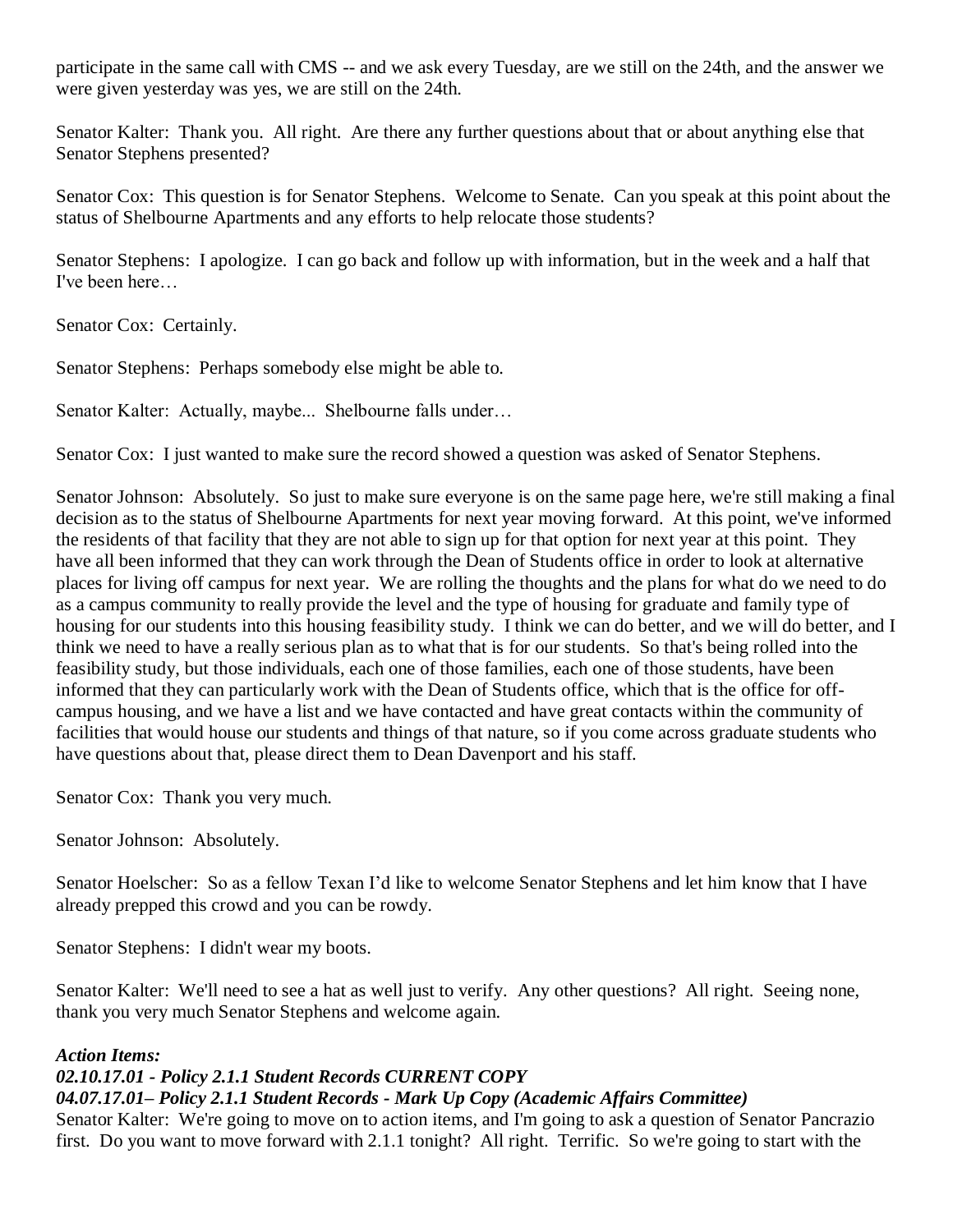Student Records Policy and you might remember this is the one that got a lot of feedback and we've been getting up-to-the-minute updates…

Senator Pancrazio: Eighty people copyediting at once, so I want to...

Senator Kalter: Yes, so we're going to send it over to Senator Pancrazio.

Senator Pancrazio: Yeah. I want to thank Senator Johnson, Senator Murphy, Senator Kalter, Senator Dyck for the extra information and to help clarification. I think going through all of these details tells me that there's no one on campus that knows everything. There are just too many details and we need a lot of eyes on the policy. I received three more messages today. One from Student Life, and it was a minor wording change and that is in the preface, and the wording change moves from employment or placement to career goals and a change of placement to career center. The third change came from the Mennonite College of Nursing and it changes the name of the custodian for the records from Associate Dean to Director. I believe at this point this document is ready to be framed, and I would like to move it forward for the approval of Senate.

Motion: By Senator Pancrazio on behalf of Academic Affairs Committee to approve the changes to Policy 2.1.1.

Senator Kalter: I also just wanted to add that in an email he also thanked Jean Ann Dargatz of the Provost office for the edits that she contributed.

The motion was unanimously approved.

#### *02.23.17.02 – Policy 6.1.2 Laboratory Schools Policy (Administrative Affairs and Budget Committee)*

Senator Hoelscher: So this is policy 6.1.2 and very little changes were made. There basically are two changes for this policy. The first one was just to move the word director, I think it was, and to replace it with the word superintendent, and it actually wasn't in the body of the policy anyway. And the second change, we're going to submit this after approval for a renumbering, and we've come to the collective decision that that really is simply an editorial thing that others do in the administrative unit, and so I would move that we accept this policy as submitted and we'll deal with the renumbering post fact.

Motion: By Senator Hoelscher on behalf of Administrative Affairs and Budget Committee to approve minor changes to Policy 6.1.2. The motion was unanimously approved.

Senator Kalter: Excellent, and it's going to be probably Policy 4.1.14 for the future. That's the one that's empty in the academic activities part of the policies.

#### *02.23.17.03 – Policy 3.3.1 Tenure Track Position Authorization - Mark Up (Administrative Affairs and Budget Committee)*

Senator Hoelscher: So this policy, 3.3.1, we actually did an extensive review of it and then we sent it to Dr. Lacy and his department to work with it a little and make some minor changes, or fairly major changes, I guess. We took out some basic stuff that doesn't happen that way anymore and, other than that, made just a few editorial changes as noted two weeks ago. So, again, with this one I would move that it be accepted as amended.

Motion: By Senator Hoelscher on behalf of Administrative Affairs and Budget Committee to approve changes to Policy 3.3.1. The motion was unanimously approved.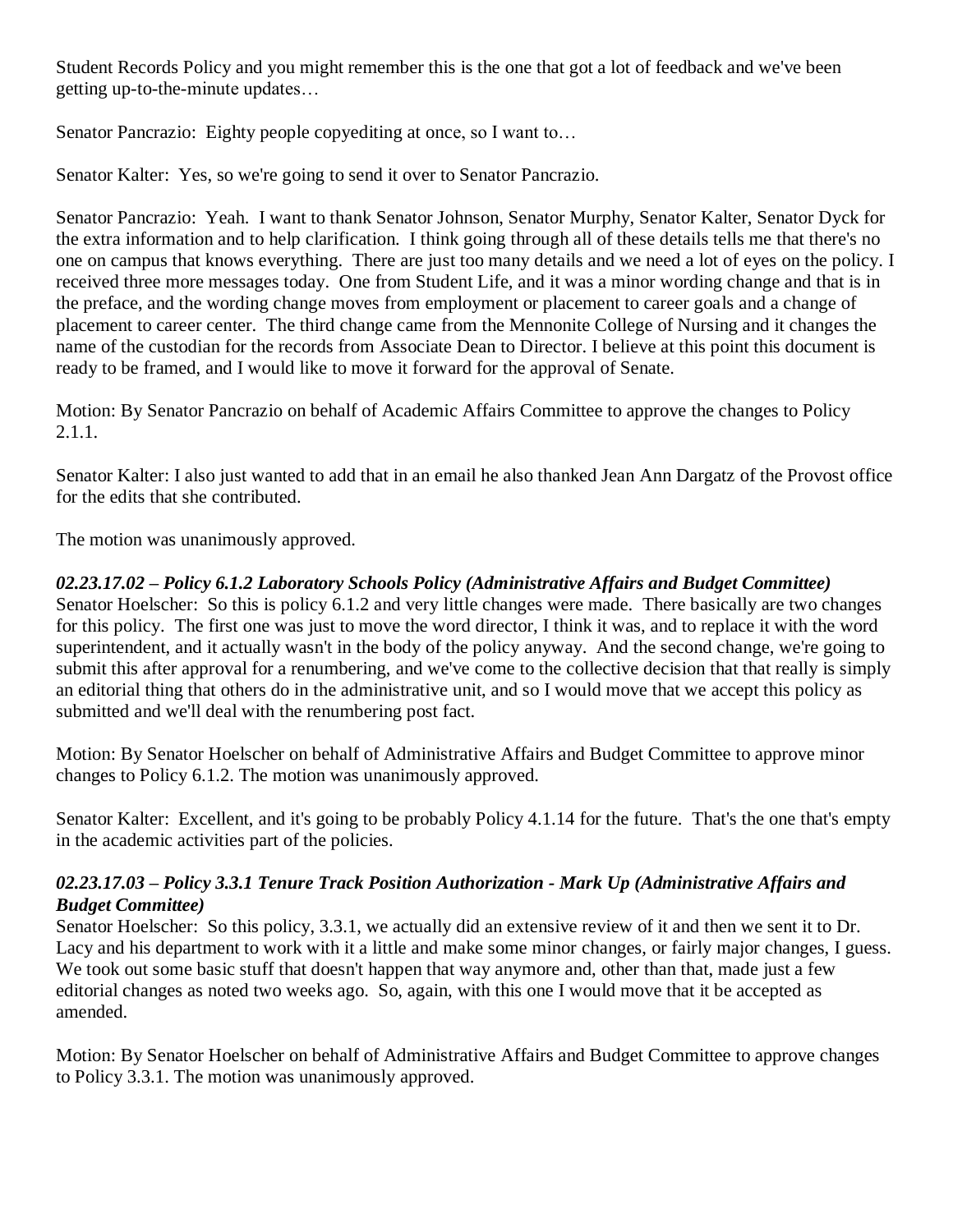#### *Information Items:*

#### *03.30.17.01 –Institutional Priorities Report 2017 (Planning and Finance Committee)*

Senator Marx: Okay. Thank you. The Planning and Finance Committee brings the Institutional Priorities Report for your consideration. The committee began the year discussing how its work could be better in alignment with the functions enumerated in the Blue Book description. Last year we organized the Institutional Priorities Report to match the goal areas of Educating Illinois. This brought to light questions about what we hope to accomplish with the IPR and how it relates to longer range university planning. We decided to look toward longer range priorities and initiatives that can provide solutions to current and future challenges that the university faces or will face. This report reflects this new approach by identifying current challenges and offering potential solutions. For example, we recognize that future enrollments are expected to decrease as graduating high school students are leaving Illinois, and we have recommended looking at potential new degree offerings such as engineering and recruiting from around the United States and internationally and promoting interdisciplinary studies as an option that students generally are not aware exists. The continuing and medium range priorities we have listed are drawn primarily from previous IPRs. Note that we have not included those items that we now believe have been mostly achieved or are enduring values of the institution. Since the report was submitted to the Executive Committee some friendly amendments have come forward, which the committee considered this evening, and we welcome additional comments from the Senate, and a new version will be sent to you before the next meeting. Thank you.

Senator Kalter: All right. Information items. This is the time for questions, comments, observations about the report. Anybody want to make any observations, offer friendly amendments, and ask questions?

Senator Horst: I have one request. I note that in goal four you talk about enhancing institutional effectiveness by strengthening the organizational operation and enhancing resource development. Under that you talk about we support efforts to complete capital improvement projects and, as you know, I work in Centennial East. Maybe our new Vice President doesn't know about Centennial East, but there's just this long history of unfunded mandate from the state. And I was wondering if the committee could consider adding the following clause, because you talk about maintaining existing facilities and valuing the master plan, but there's nothing about us or potentially other buildings that are in a sort of nebulous zone with no funding. So I was wondering if you could consider, if your committee could consider adding a third point that would say "advocating for unfunded capital improvement projects." The reason I ask that is that I often, as a Fine Arts faculty, feel like I have to continually ask for updates about what sort of advocacy is going on at the state level for our building project and it would be great to just have it in this document stating that we expect updates on unfunded capital improvement projects.

Senator Marx: Okay. Thank you very much.

President Dietz: I'd just like to say how much I appreciate the, kind of the abbreviated, but more poignant version of this report. I know that you're not finished with it yet. In all due respect to the authors of previous reports, this seems to be a lot more pointed toward positive suggestions and with a lot less attention paid to kind of business as usual kinds of things, so you saved us a lot of work in responding to things that we just do on a regular basis, and I found the report refreshing. So thank you for your good work.

Senator Marx: You're quite welcome.

Senator Winger: I serve on the committee and in normal good order I would have discussed this two weeks ago, but I was absent from the Senate, and so I call your attention to the language in the IPR about summer classes, and in particular the three-week session, which we regarded as inherently abusive if not fraudulent. Likewise, I would have added that students registering for more than one summer class in a summer session is, by the description of the time involved in those classes, inherently impossible, that students should not be allowed to do it, so I would add language to that effect and get your thoughts on that. Because I think it's a serious problem in that the summer classes then are degraded in the quality and intensity, and so the question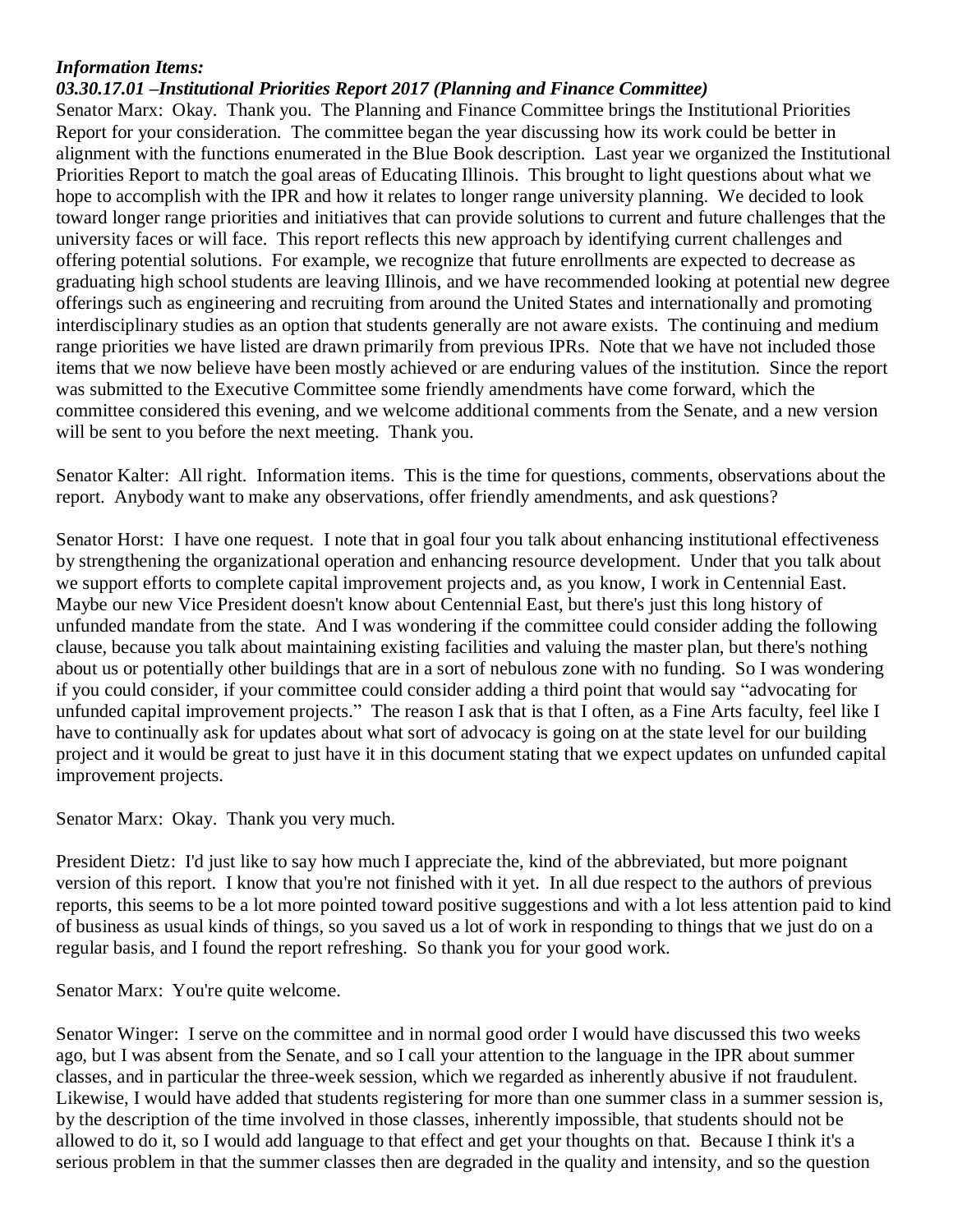arises then subsequent to that whether students wouldn't go ahead and enroll in an online class at a different university or a brick and mortar one over at Heartland if they wanted to take two summer classes at the same time, and I think the door to that would have to be closed as well. I just don't think that if you're claiming to teach a full semester in the four weeks that students taking two at once, and even three, can really be allowed just given the pedagogical possibilities in the time allotted.

Senator Marx: I would welcome any input on that from the floor.

Senator Cox: I question Senator Winger's assumption that the summer course, particularly the four-week or the three-week session, is abusive and that the quality of the course work is somehow, you know, suffering as a result of that time compression, so I don't know what data or assessment that you've conducted to assume that this is less than a meritorious arrangements for students. And I'm not talking about multiple summer courses, but a summer course itself.

Senator Winger: We have not conducted a study, so the three-week course, the agreement of the committee just by personal experience of teaching the three-week courses in the room, and you might have a different experience in the College of Nursing, which I would appreciate, that the classes that we teach just cannot be taught in three weeks. It is not physically possible to assess the amount of homework that goes on in a 15-week course, turn it around in time for the students to absorb the input and relearn to write a homework assignment in time for the next class, because that's a five-day-a-week class. It is just physically not going to happen. That's the three-week class. As for the four-week class, I think one can make it work in my experience, and others have said the same thing, if the final paper is due at the end of the summer, because there's no way one can take the class and prepare, research and write the final paper in that four-week period. That's, it's just in my field -- it may be different in nursing -- in my field, that is a physical impossibility. And then the third point would be taking two of those classes at the same time. That doesn't add up in terms of the amount of outside of class time we expect from the class added to the time that people are in the class, the day is not that long. So I would stick to my guns. I think it is just inherently fraudulent to have students registering for more than one summer class at the same time. And I recognize, though, that this is a tuition income problem and that students are likely to register at Heartland if they can't register here with the expectation that everything gets automatically transferred to Timbuktu. We'd have to shut that door as well.

Senator Kalter: I'm going to do a point of personal privilege on behalf of another individual. So Senator Dyck is from Nursing. Senator Cox is from Politics and Government. So I think you might have confused Senator Dyck with Senator Cox.

Senator Winger: I apologize.

Senator Dyck: To my knowledge in the College of Nursing, all of our classes are 14 weeks in the summer and we cover the same content, because I usually teach that, and students take the typical full load in the undergrad program so that they are taking… Because they're probably taking 12-14 hours in the summer in 14 weeks instead of the 16 weeks.

Senator Winger: Or instead of the four, the three.

Senator Dyck: We never do the three or four, because students usually have to take several classes in order to complete their course work, because it's the accelerated program primarily with the undergrads. We do have a number of graduate classes and those also run the full summer.

Senator Kalter: Thank you, Senator Dyck.

Senator McHale: Three observations. First of all, trying to teach a regular course in three weeks, I just found it, at least in writing intensive courses, to be impossible. And to have those expectations of the students, I mean I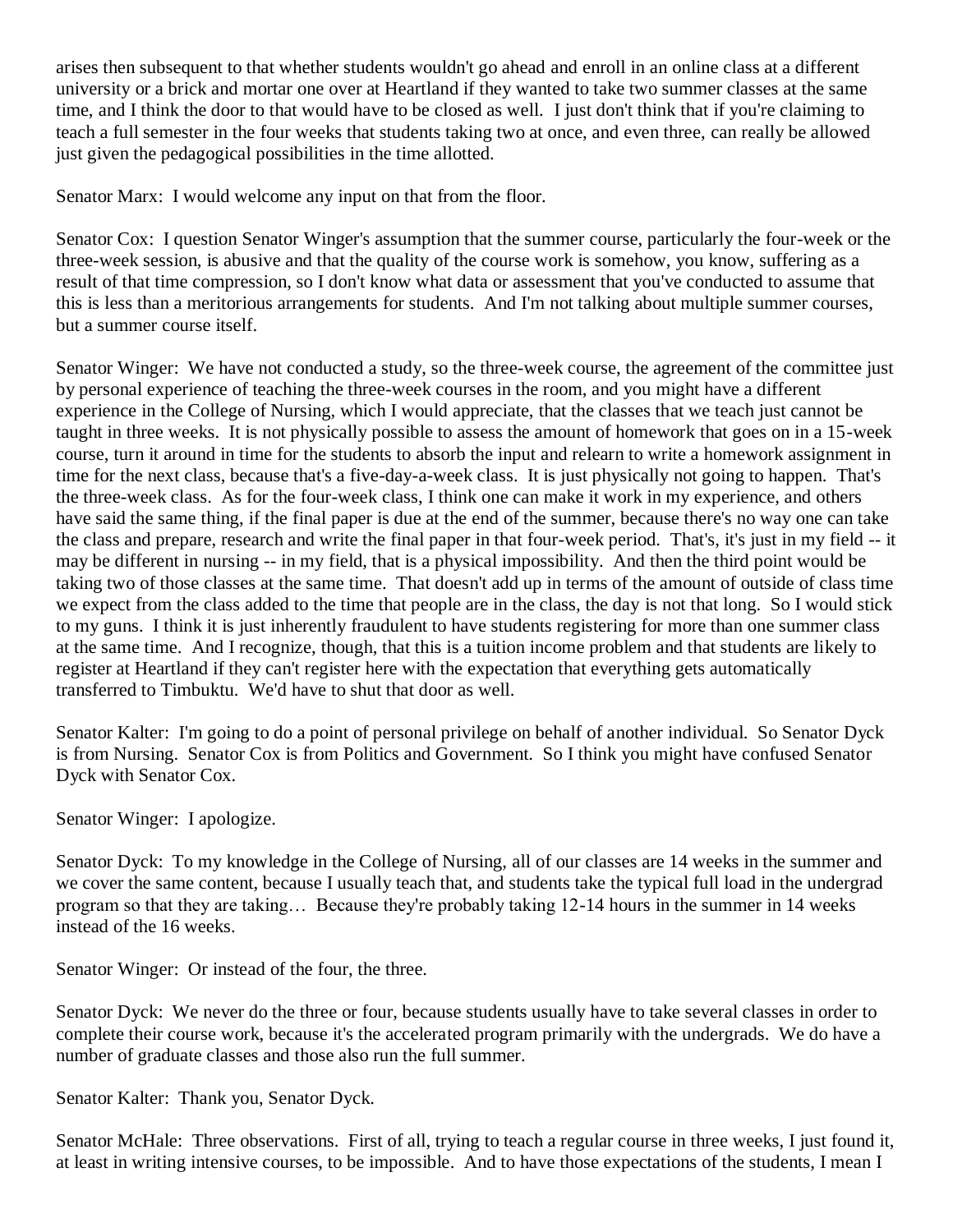thought the point was very well taken. The final project had to be put out beyond those three weeks in order for them to be given time. Now the second thing I wonder is why don't we just stick them in a room for the total number of hours that it would take to be in that class, and then ask ourselves would that be abusive or not? Like what's the level of abuse, I guess. And then the last thing I'll say is I had a very promising student who would have gone to grad school and he took 12 hours last semester and he couldn't make that quantitative class. He just didn't make the budget for it. I think he could have done it if he wasn't enrolled, and he got a D in that class and he won't be getting the support for grad school because he tried to take too many classes. He was allowed to take too many classes in the summer.

Senator Pancrazio: Yeah. Let me see. I have right in front of me here a copy of the university Credit Hour policy. It's 4.1.19 and it talks about the standard number of hours that is for contact hours and also for studying for a standard three-hour course. We're looking at about 135 hours. That includes also studying time and that applies to all forms of delivery, and the expectations that we would have for studying hours and contact hours in class in a four-week course comes out to about 4.82 hours a day, and I don't know how long, but I'm assuming that the summer classes tend to be a little bit longer. And also for a three-week, we're talking certainly increased number of hours in class. We're looking at 6.4. So certainly it's within the realm of numeric possibilities to do that; however, whether… I mean, it is specific to each program and the intensity of it. But before making the assumption that something is abusive, we do want to be very careful with that. I mean certainly the amount of reading people do in history, and they should do it, that we want them… The more and more they read is better. However, in terms of numeric time, certainly it's a possibility.

Senator Winger: You mean the three-week course is a possibility. I'm not objecting to the four-week course.

Senator Pancrazio: 6.4 hours per day.

Senator Winger: But what would it add up to two four-week courses at the same time, if you might?

Senator Kalter: I just did that calculation. Senator Pancrazio and I were on the same page. I'm actually on that same policy on my phone and so I just did a calculation, 24 hours times 7 is 168, I believe, and then times three for the three weeks is 504 in terms of the number of hours in three weeks. So if 135-hour course, you could maybe fit, what? If you don't sleep, you could fit in three of those. If you do sleep, you could maybe…

Senator Pancrazio: Whoa, whoa, three is a little bit much.

Senator Kalter: Yeah, it depends on how you look at it.

Senator McHale: Three is a bit much.

Senator Kalter: Yeah. You got it. Senator Hoelscher was next.

Senator Hoelscher: I'm very excited to hear this topic up for conversation, and I think it deserves more time than we have here. To even further complicate things, we are all feeling pressure to go online. I know I was asked for the first time to teach online this summer. It happens to be a four-week course, but these issues are beginning to bubble to the top. These time diseconomies we need to think about, and I would recommend that this be taken somewhere for a very frank and very serious discussion, and we need to have some administrators involved, because the pressures that come to bear that are causing us to have to do these things are difficult, they're very real, and they're financial as well as everything else, and so we need to have that long frank discussion about how far we're willing to go and what it means when we finally say, no further, we stand up. I love the calculations. That really brings it home to bear, but I thank Senator Winger for bringing it up. I think that this is a discussion that's a little bit overdue and we need to seriously have a conversation about it, but perhaps not here, perhaps in a committee, and we need to bring in the online concept too. How much does that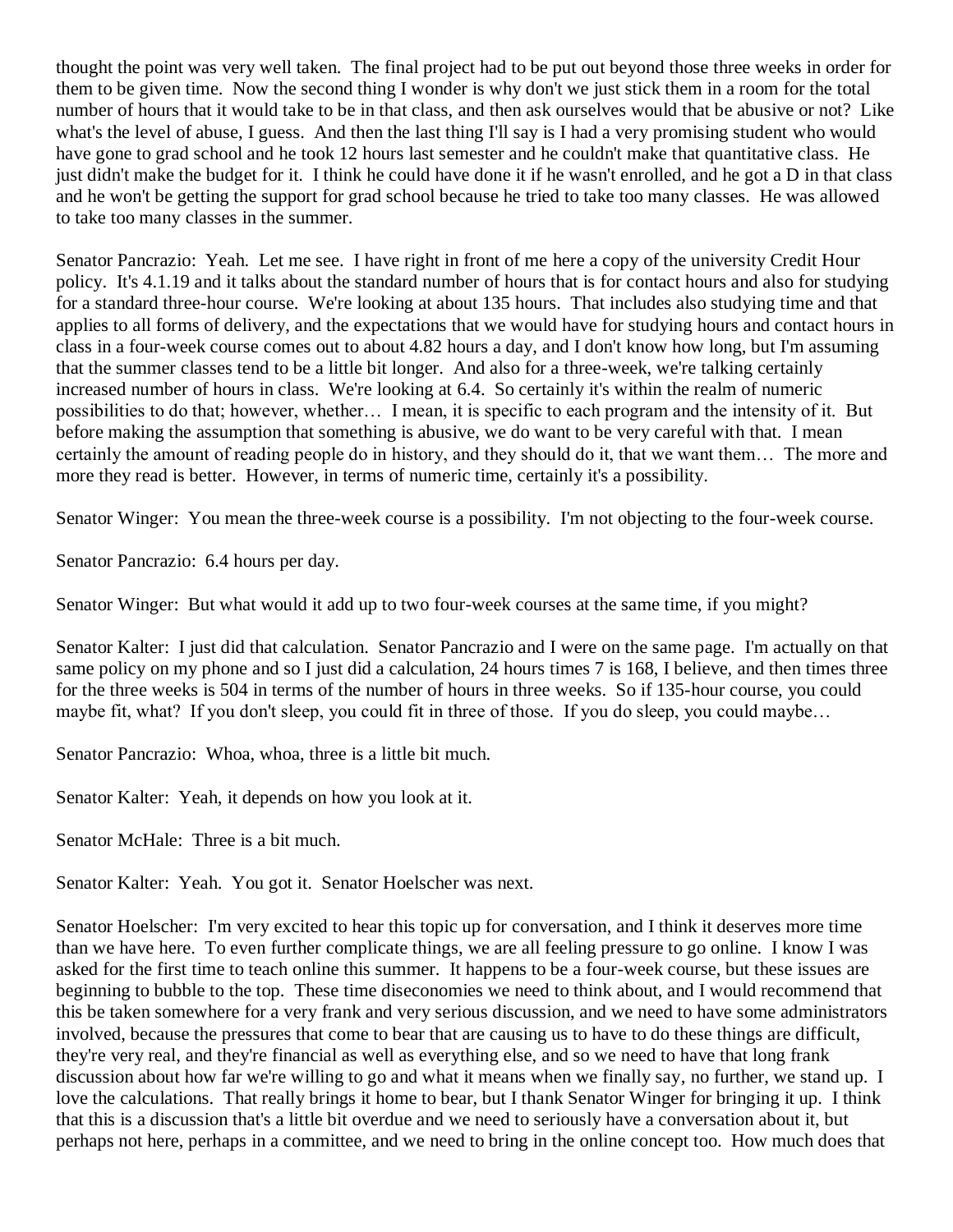hurt? How much does that help? And I don't think any of us really know that, but a longer discussion would certainly be worthy.

Senator Kalter: Senator Horst, did I see your hand up?

Senator Horst: Yes. I think Senator Winger supports the sentence "we have serious reservations regarding three-week courses," and I was just wondering if he could draft some additional sentences for the consideration of the committee, and then the committee could consider it, exactly what else you'd like to add regarding your concern in summer school, so perhaps you could draft something and send it to Senator Marx, besides the sentence, "we have serious reservations regarding three-week courses."

Senator Marx: All right. Thank you.

Senator Dawson: Just a historical perspective, when we used to have the one-week pre-session, we could take one three-hour class. We were in school all day long and we had to work very hard at night to get it done, but depending on the topic and the teacher and how well prepared they are and with good plans and stuff, it was very possible. It's the only way I could have picked up 12 hours during the summer session. During the eightweek summer session that we had, it was up to nine hours of credit could be earned in the eight weeks and that was not impossible at that time; maybe more efficient, actually, but I don't know how you would actually change that to a different format with different numbers of weeks, but I lived. I'm here.

Senator Murphy: I do have a question. I seem to think I'm looking at the next point about winter session, which we started this year in response to a request from the Senate, and I think most winter session courses are three weeks. So I think your number three and your number four don't really gel.

Senator Winger: We noticed that as well. We were all aware. He's not here today, but another senator, for that very reason, expressed grave doubts about moving towards a winter session.

Senator Kalter: Any other comments, observations for the Institutional Priorities Report? I'm just going to echo what Senator Dietz said. It's so refreshing to see a report that's so well targeted. Thank you very much for that.

#### *04.03.17.01 - Policy 7.7.2 Financial Aid Distribution - Current Copy (Academic Affairs Committee) 04.03.17.02 - Policy 7.7.2 Financial Aid Distribution - Mark Up (Academic Affairs Committee) 03.30.17.03 - Policy 7.7.2 Financial Aid Distribution Clean Copy (Academic Affairs Committee)*

Senator Pancrazio: Let me see, this policy is a kind of, it was given back to us by the Executive board. I think the members of the Executive board noticed that there were other types of financial aid and those have since been added into it, and we believe that this policy is also ready for the consideration. I don't know, would it be appropriate to ask if we wanted to suspend the rules, this is a rather minor, and go ahead and approve it now?

Senator Kalter: Let's not jump the gun too much. Let's actually have the information session first and then get to that question. There is, by the way, no executive board. There is an Executive Committee.

Senator Pancrazio: Yeah. Sorry.

Senator Kalter: We are not appointed by the governor. Does anybody have anything that they see about the Financial Aid Distribution policy that needs discussion? All right. I guess that was a short gun that we jumped. All right. Go ahead. So you are asking us…

Senator Pancrazio: Being that we've edited it and it has been seen, it is relatively noncontroversial, we had one change in wording deal with the Campus Solutions and some clarifications that came from the Executive Committee, I would like to move if possible suspend the rules and then go ahead and move this through. I'll defer to Senator Horst.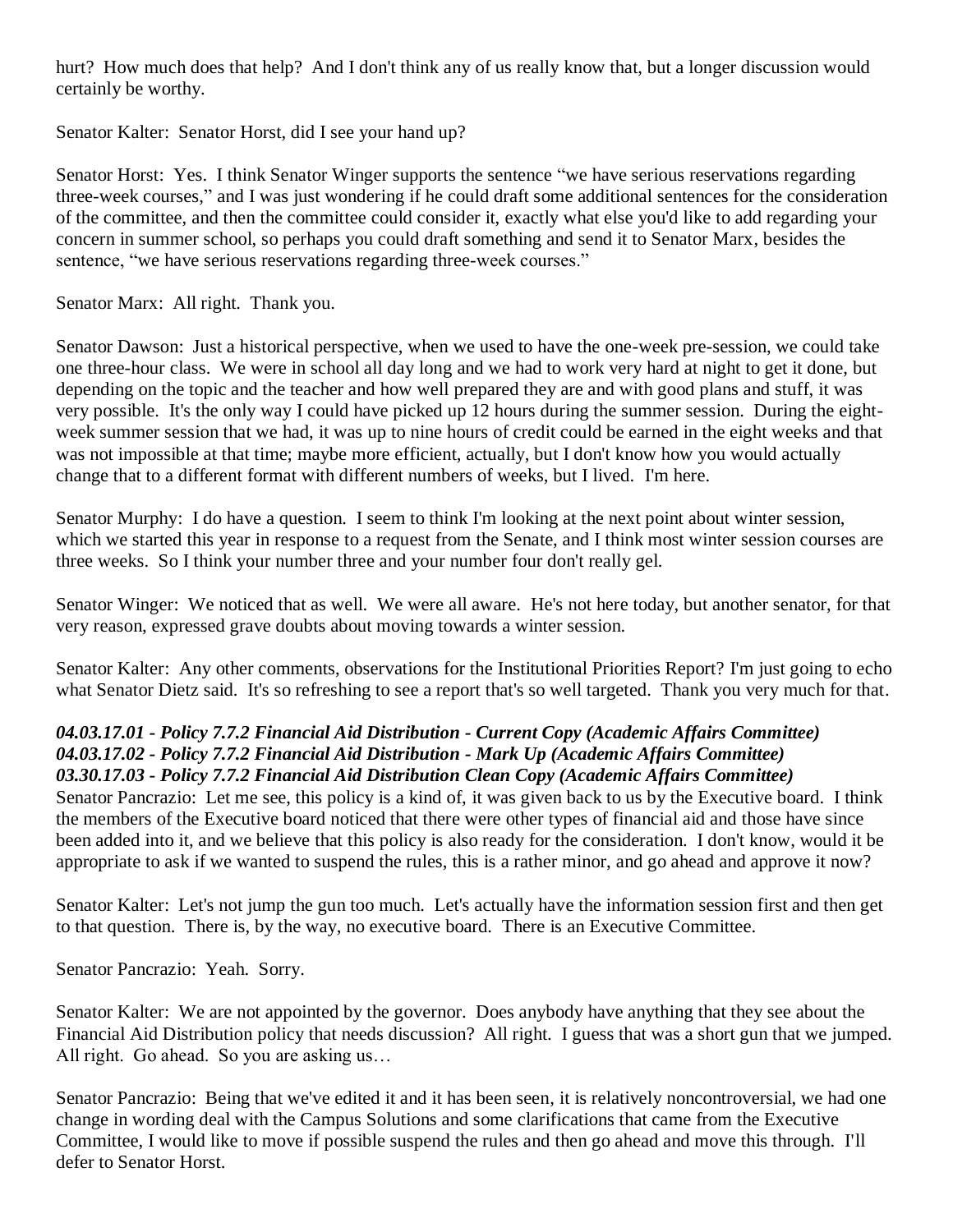Senator Horst: I'd like to make a motion to move this to an action item this evening.

Senator McHale: When it comes to this bill, and I'm sorry I haven't studied as much as I could. Does this talk anything about holding, preventing students from coming to a class if they have a financial aid hold? Is that addressed in this?

Senator Pancrazio: No, no, no, no, not…

Senator McHale: Okay, thank you. No. Then no further questions. Thank you.

Motion: By Senator Horst, seconded by Senator Marx, to move the item to an action item.

Senator Kalter: The answer to Senator McHale's question was no, it does not talk about the holds.

The motion was unanimously approved.

Motion: Senator Pancrazio, on behalf of Academic Affairs Committee, to pass the changes of policy 7.7.2, Financial Aid Distribution. The motion was approved, with one abstention.

Senator Kalter: All right, Senator McHale is abstaining. Is that correct? All right. We've got one abstention.

#### *Academic Affairs Committee: Senator Pancrazio*

Senator Pancrazio: Yes. The Academic Affairs Committee, we met this afternoon, received a report from the Reinstatement Committee and we noted that the numbers tended to be a little bit up in dismissals, and we are going to ask a little bit more from the committee about if they can disaggregate the numbers so if we can see any patterns. We also had a lengthy discussion the rest of the evening talking about internationalization. We had some discussion about different ways in which the internationalization process could be a little more visible, one of which would be a type of an external committee that would report to the Senate and serve as type of an umbrella over all the different initiatives so that we would make sure that the left hand knew what the right hand was doing and have better reporting to the Senate. We had a visit from Dr. Rosenthal and Senator Murphy to talk a little bit more about the policy for family members that accompany, and we appreciate the flexibility and the ability to dialogue on that, because we think that both the university has to be responsive to faculty needs and questions, and also responsible for the well-being and liability issues that we have, and we appreciate that ability to dialogue. The final bit of information we have is that the University Curriculum Committee has approved and sent forward a recommendation to modify, to amend the graduation requirement, and currently students have to take one course in what is called the AMALI countries. This new possibility that will be up for the Senate's consideration in the fall will add two more possibilities, a little bit more flexibility, and at this point we'd like to thank Claire Lieberman, the chair of the University Curriculum Committee, Jim Jawahar, and also Joe Trefzger, and Jean Standard for their work in making sure that we all got to the table and made sure that there was some discussion about the specific outcomes for International Studies and for the learning outcomes. At that point, we finished and concluded our business. And I want to thank the committee members for a really good committee and tolerated my entire learning process.

Senator Kalter: Yes indeed. It is the last day of committees, so thank you for your thanks to the committee, and do we have any questions for Senator Pancrazio?

Senator Winger: What were the two additional items?

Senator Pancrazio: The two additional items that have come from the University Curriculum Committee would be completion of 16 hours of a foreign language, and the other would be a specific approved study abroad program, but the one that would specifically address learning outcomes that have been circulated by the Office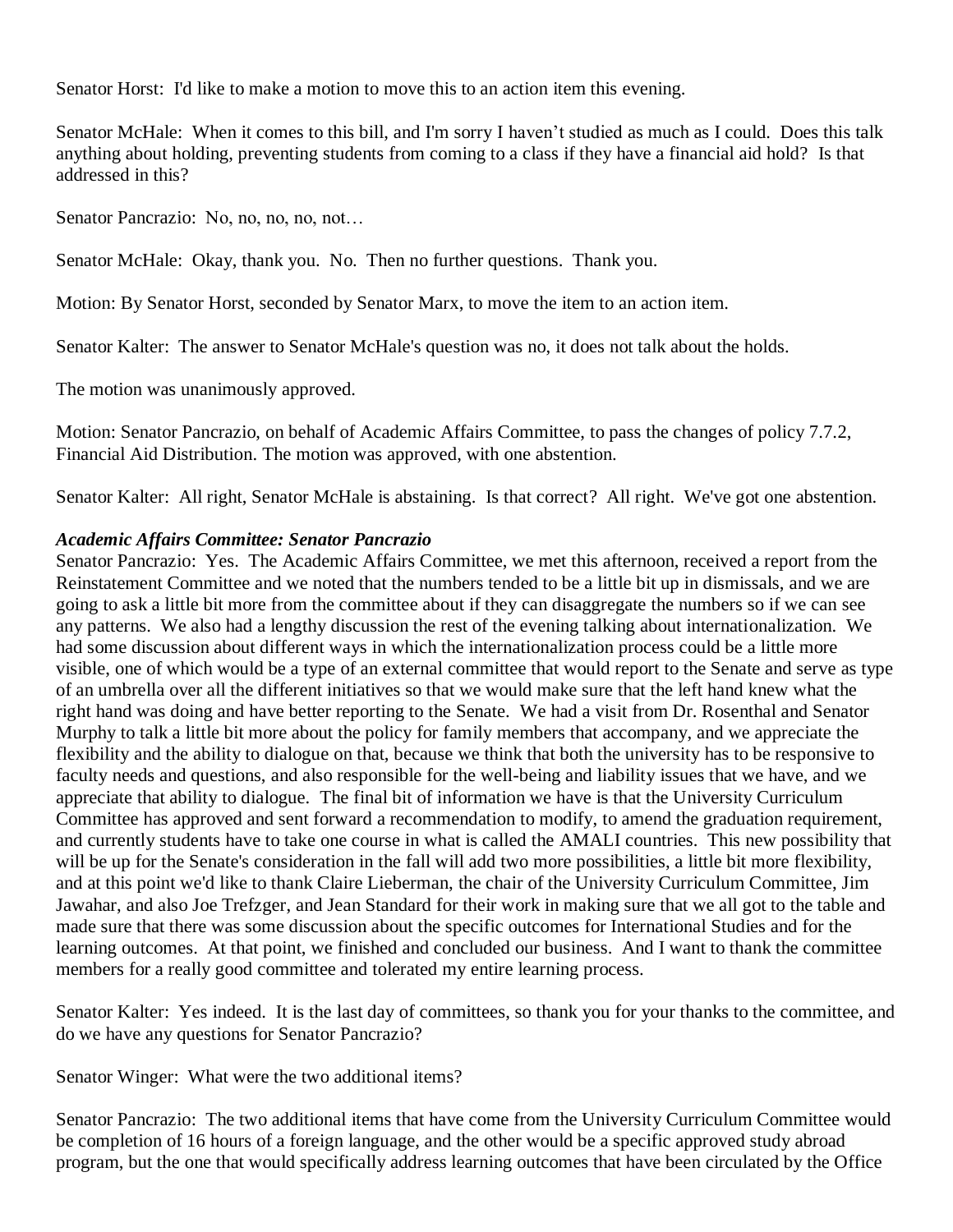of International Studies and Programs. So one thing we want to keep in mind and I want to be very straight with students that if you're thinking that a study-abroad program is going to be like spring break, don't do it. It is going to be rigorous and is going to be planning and have some real, some serious content to it, and so keep that in mind when you do it.

Senator Winger: Thank you.

#### *Administrative Affairs and Budget Committee: Senator Hoelscher*

Senator Hoelscher: Administrative Affairs and Budget Committee did meet tonight. We had two items of business. The first was the completion of the dean's evaluation instrument, and I shouldn't say completion, because we've already passed that through once and we're going to table that until the beginning of next semester, but we have gotten some additional feedback from the Chairs Council, and we will be sending that back out to the colleges for their review, and they can look at the feedback and work further on that the beginning of next semester. We also spent time on the President Commentary. We should be through with the report on that about Wednesday of next week, and we will be sending that forward on to the president of the Senate, Susan Kalter. With that, we adjourned.

Senator Kalter: All right. By the way, chair of the Senate, rather than president. If I'm going to correct executive board, I might as well correct that one.

#### *Faculty Affairs Committee: Senator Cox*

Senator Cox: Faculty Affairs this evening continued our review of Policy 1.8, which is Integrity in Research and Scholarly Activities. Review of that policy has generated some lively discussion, and we have made considerable progress on that review this year and will look forward to seeing it reappear on our agenda next year.

#### *Planning and Finance Committee: Senator Marx*

Senator Marx: As I mentioned earlier, we discussed suggested changes, corrections, and so forth to the Institutional Priorities Report tonight. I might mention one of them was a discussion about the due date for the Vice Presidents to respond to our report, and we had debated this throughout the year that we thought that October-November time frame is too short of a time between the time we have the Institutional Priorities Report approved and when the response comes in. So tonight we agreed to move that back to January 15.

#### *Rules Committee: Senator Horst*

Senator Horst: The Rules Committee met this evening and we worked on our external committee slate and it was our final meeting and I'd like to offer my thanks to all of the members of the committee including the students and particularly Senator Broderick, who did a fabulous job as our secretary.

#### *Communications*

Senator Gizzi: I just wanted to reiterate what Senator Walsh mentioned earlier. Next Wednesday night, Professor James Duane, who is a law professor from Virginia, he's author of the book You Have The Right to Remain Innocent and the creator of a viral YouTube video about why you should not talk to the police when being questioned, will be here at ISU almost entirely due to the work of Senator Kinross here in raising the funds from the Student Government, and it's going to be a great opportunity. He's highly entertaining and extremely educational. I encourage everyone to come if possible. It's at 6:30 at Capen Auditorium next Wednesday the 19th. You will not regret it.

Senator Dawson: Point of personal privilege, if I may. I'm looking for people who were here at the University either as graduate students or faculty back in the -- I'm older than dirt, so my grandsons say -- that were graduate assistants, teaching assistantships, or research assistantship. I'm trying to get credit for an assistantship year, and all I have is an original contract that says I have one. I have the W-2s, but nowhere does it say that it was half-time officially, and I'm at a loss for where to get the records, because I think the Graduate School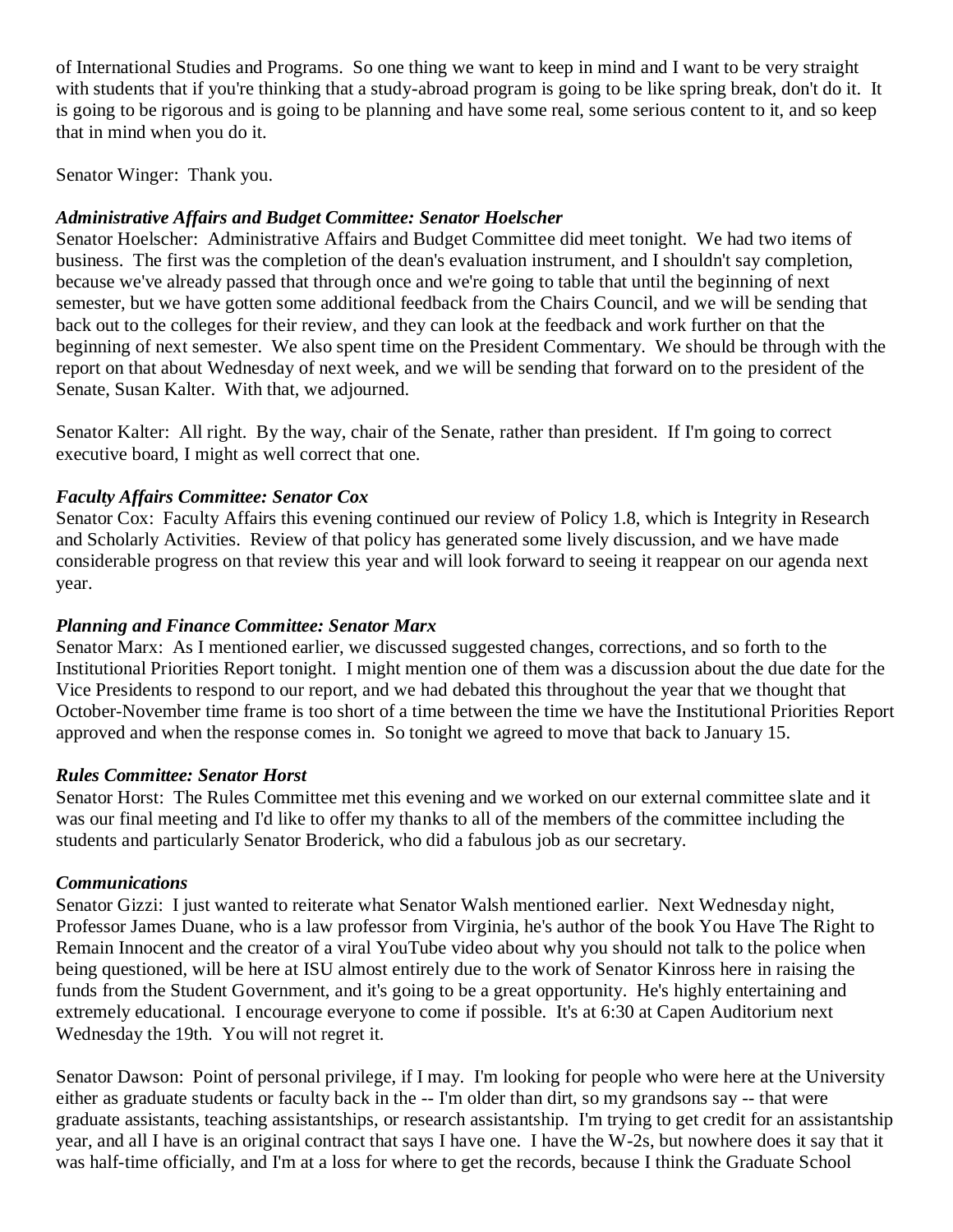transferred those over to HR at one point. So the language isn't there written, and they can't accept it, and I'm trying to be creative and find a solution. So if you know of somebody who either did get credit or you remember, look me up.

Senator Kalter: Could you repeat the year?

Senator Dawson: I said late 70s. This was 1977-1978.

Senator (unknown): (Inaudible)

Senator Dawson: No. No. Uh huh. The contracts were all half-time at that time, so there was no language in the contract.

Senator Kalter: I'm going to refer you in part to Senator Catanzaro who is in charge of our Records Retention policy to find out if there is anything that you can help within that in that department; not necessarily right now, but I'll just say you might be able to help Senator Dawson.

Senator McHale: I just have a question for Senator Gizzi. So when the rent-a-policeman stops me on campus and says if you don't show me your ID or I will arrest you, I don't have to show them my ID? I'm sorry. Never mind. I'll withdraw the question. Have a… Thank you.

Senator Gizzi: When asked for identification, you have to identify yourself. Beyond that, nothing. You do not have to have a driver's license on you unless you are driving somewhere. Beyond that, no. And you don't have to answer any questions. It does not generate any suspicion, but your best bet is to simply… If being interrogated by a police officer, simply assert your Sixth Amendment right to counsel. You have the right to remain innocent. Come next Wednesday night and learn all about it.

Senator Johnson: Yeah. I want to talk about graduation. So answer those questions. I'm passing around, you know, not only is there a graduation ceremony on the 13th, but in our ability and our desire to live into our values of celebrating diversity and inclusion, you need to know that there are four other celebrations that take place recognizing the cultural heritages that we, some of the cultural heritages that we have here on campus, so this document shows you and demonstrates and gives you information on some of the various ceremonies happening earlier that week, the Lavender graduation celebrating lesbian, gay, bisexual, trans and so on, queer backgrounds, Nuestros Logros, the Latin Students' ceremony. Then there's MAPS, that's somewhat of a new one, Middle Eastern, Asian, Pacific Islander, and Southeast Asian students, and then Umoja, the black graduation ceremony. So I wanted to make sure you all had information regarding that. Thank you.

Senator Hoelscher: So I think this is my last opportunity to offer a little bit of information. I'll try to make it very brief, but we have a new program at the Means Center that I'm really excited about. The announcement will be about mid-May and it's called Celebrating High School Innovators, and the whole objective is to get students on this campus and to increase our enrollment. That's our goal, and we're in partnership with CeMaST, the Means Center, Pontiac High Schools, but it will be a statewide effort, and then also down in Decatur, Millikin University, and we partnered with Millikin because we really felt like there's not a lot of competition between us and Millikin, and they're a great group of people and it helped us share the cost. So if you have high school students, junior, senior, that are in the mood to do something extracurricular, we're putting together a pretty nice decent little prize package for them in terms of things like tuition, I mean scholarships and that kind of thing. If you have high school kids, look for the announcement or call the Means Center sometime around mid-May. I was supposed to have promotional materials and we just didn't get it out. Anyway, we're excited about that and just look for it.

Senator Blum: Yeah. I just wanted to give a plug for Asia Connect, okay? They've already had ongoing events. They have a film festival, and they added things for Asian Heritage week. I think tomorrow they have